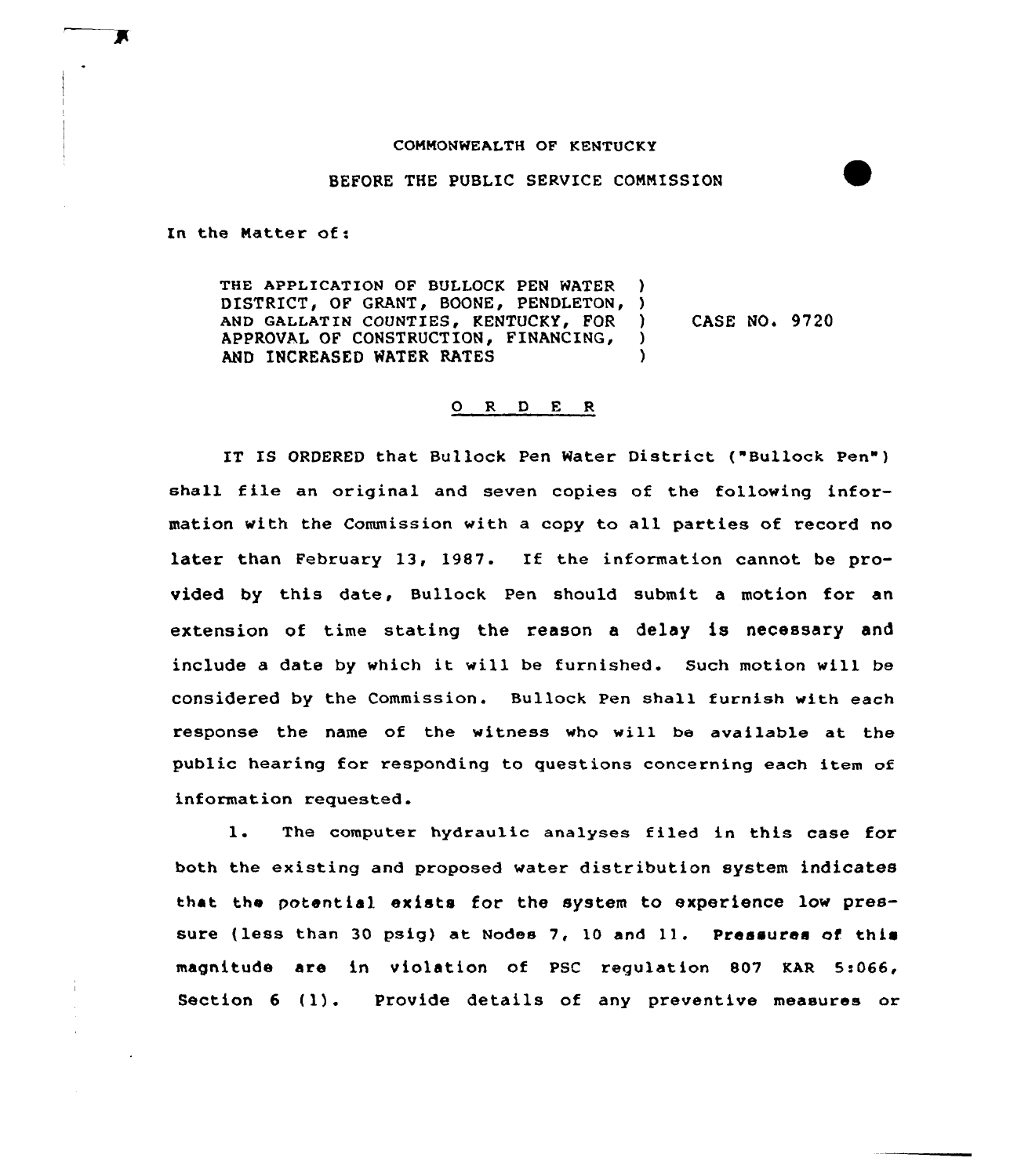additional construction Bullock Pen intends to perform to protect against this type of occurrence. Details should be documented by hydraulic analyses and field measurements.

2. The computer hydraulic analyses filed in this case for both the existing and proposed water distribution system depict the Crittenden pump station "operating out of range." This would indicate that this pump is unable to satisfy the system's hydraulic conditions as input. Operation at or near the right end of a pump's characteristics curve is generally inefficient and may lead to "cavitation" or other operating problems. State whether this type operation presently occurs, if this type operation is expected to occur after construction, and if it is expected, state what preventive measures or additional construction Bullock Ben intends to perform to protect against this type of occurrence.

3. In response to the Commission's November 24, 1986, Information Request, a flow test of the Crittenden pump station was mentioned. Bullock Pen's response stated that the test was not considered conclusive and that it was felt that the pump actually operates above the pump curve developed from the test. State whether any additional testing was done to further clarify this matter. If no additional testing was done, state why not. If additional testing was done provide the results.

4. In response to the Commission's November 24, 1986, Information Request, the inability to consistently refill the verona water storage tank was mentioned. <sup>A</sup> pressure recording chart which monitored pressure at the base of the verona water storage tank was alao filed. This chart indicates pressure above

 $-2-$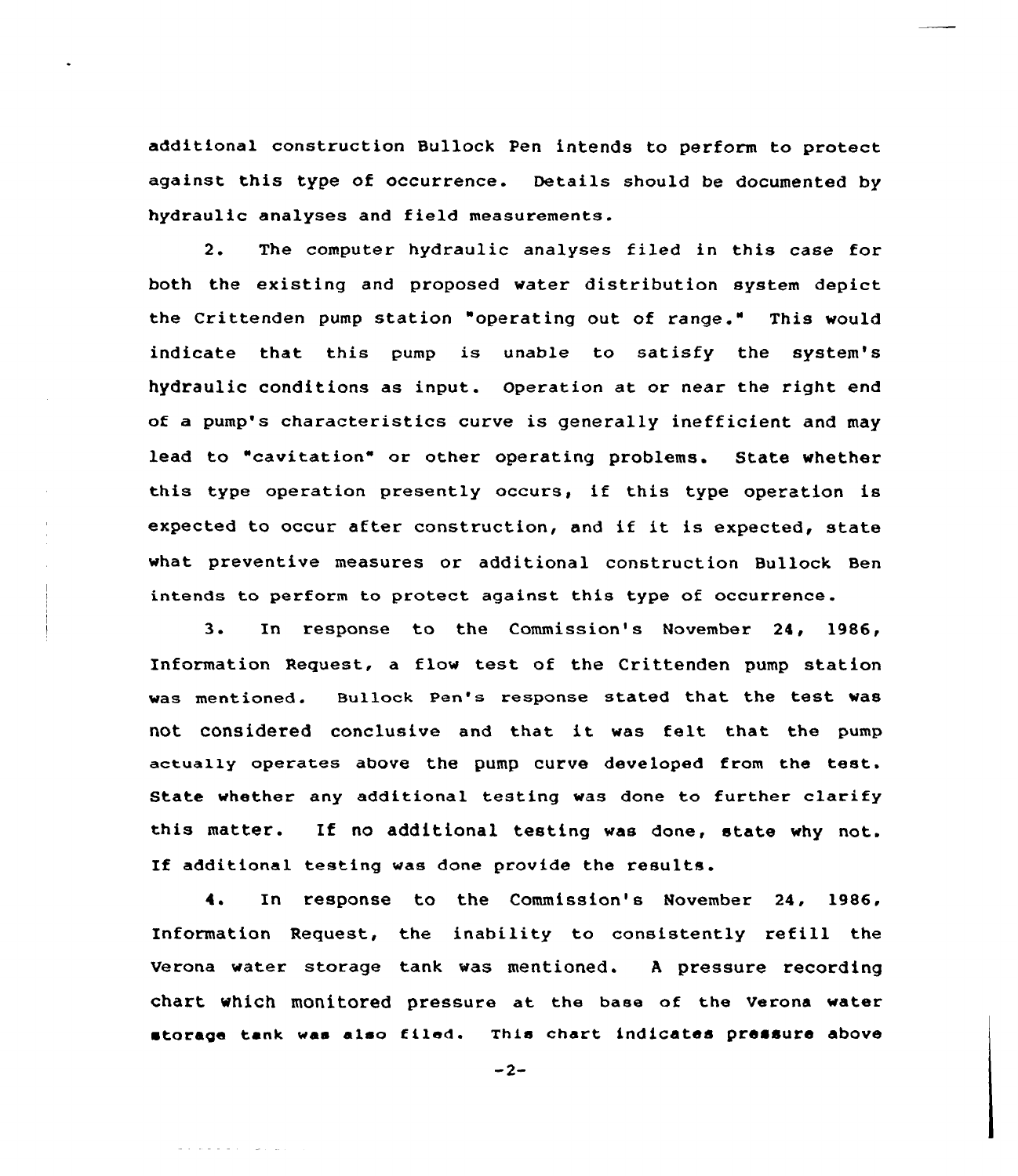what would be expected if this tank was full. This would indicate that the pressure recording device was in error, the elevation of the monitoring location is not correct or the tank was full and isolated from the system (i.e. by an altitude valve) and the high service puap was in operation. Provide clarification concerning this matter. This should include under what conditions the pressure recording was made (i.e., tank on line, tank isolated, high service pump on, high service pump off, etc.)

5. In response to the Commission's November 24, 1986, Information Request, information concerning the proposed renovation and expansion of Bullock Pen's water treatment plant was filed. However, information concerning Bullock Pen's peak day usage, Bullock Pen's projected annual peak day demands, how the demands were forecasted and when <sup>1</sup> million gallons per day (GPD) would be needed was not filed, as requested. In addition, information concerning the documented problems with water quality which occur when more than 300,000 GPD are produced was not filed as requested. Provide this information. The information which was filed stated that " It is desirable to operate the treatment plant for 8 hours per day." Provide the design and cost information which supports the conclusion that operation of the water treatment plant for <sup>8</sup> hours a day is cost-effective.

6. How many gallons of water were sold to the City of Dry Ridge during the test year?

7. Why is no increase proposed for the City of Dry Ridge2

 $-3-$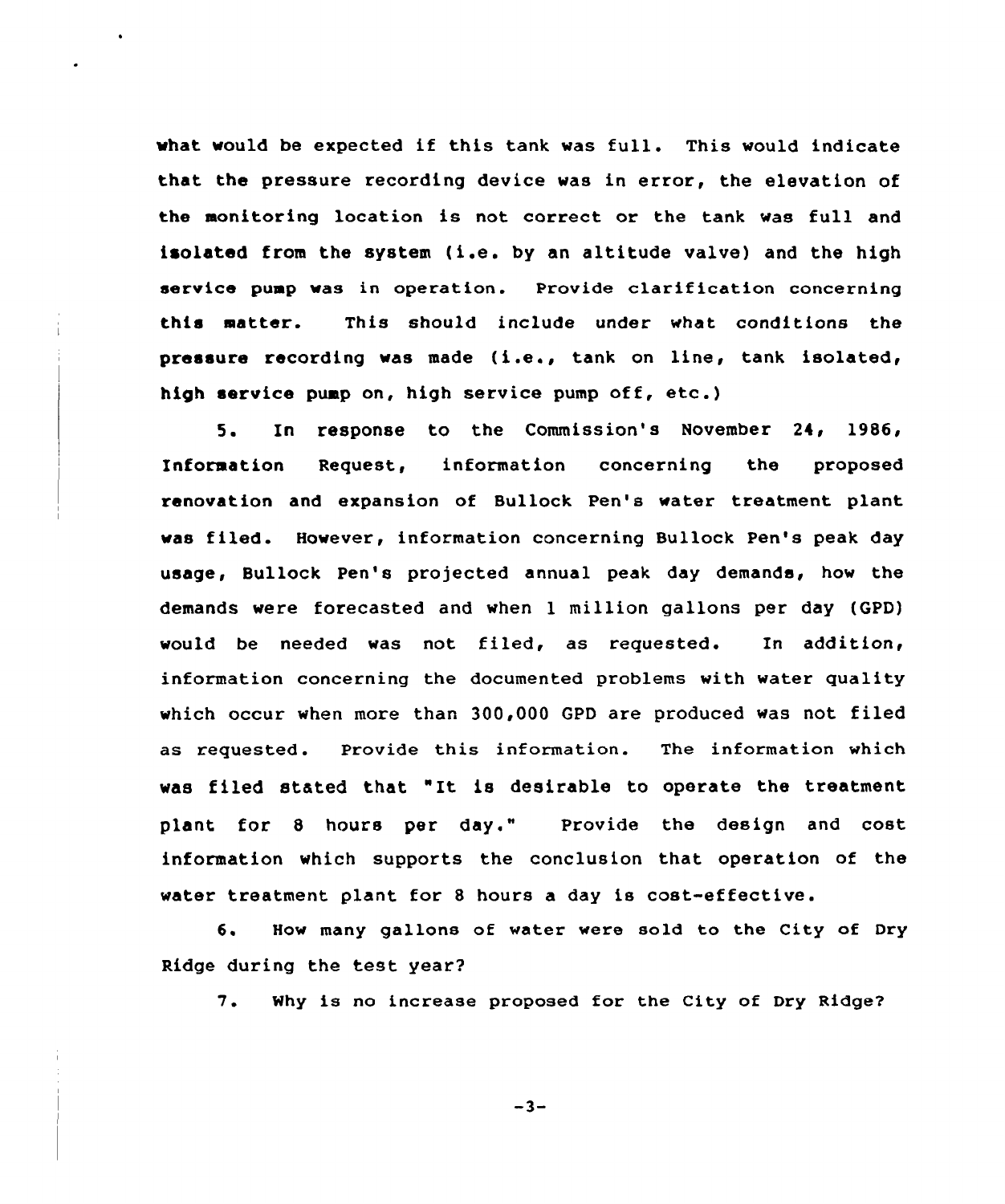8. Please provide cost justification for the proposed increase in each connection charge. Cost justification forms are attached to this information request for your convenience.

9. Please provide cost justification, using the attached forms, for the following proposed increases:

| $5/8$ x $3/4$ -inch installation fee | S 65      |
|--------------------------------------|-----------|
| 1, 1 1/2, 2-inch installation fee    | 100       |
| Reconnection                         | <b>40</b> |

Done at Frankfort, Kentucky, this 28th day of Jaraary, 1987.

PUBLIC SERVICE CONNISSION

acharil D. Hemangt

hTTEST I

Executive Director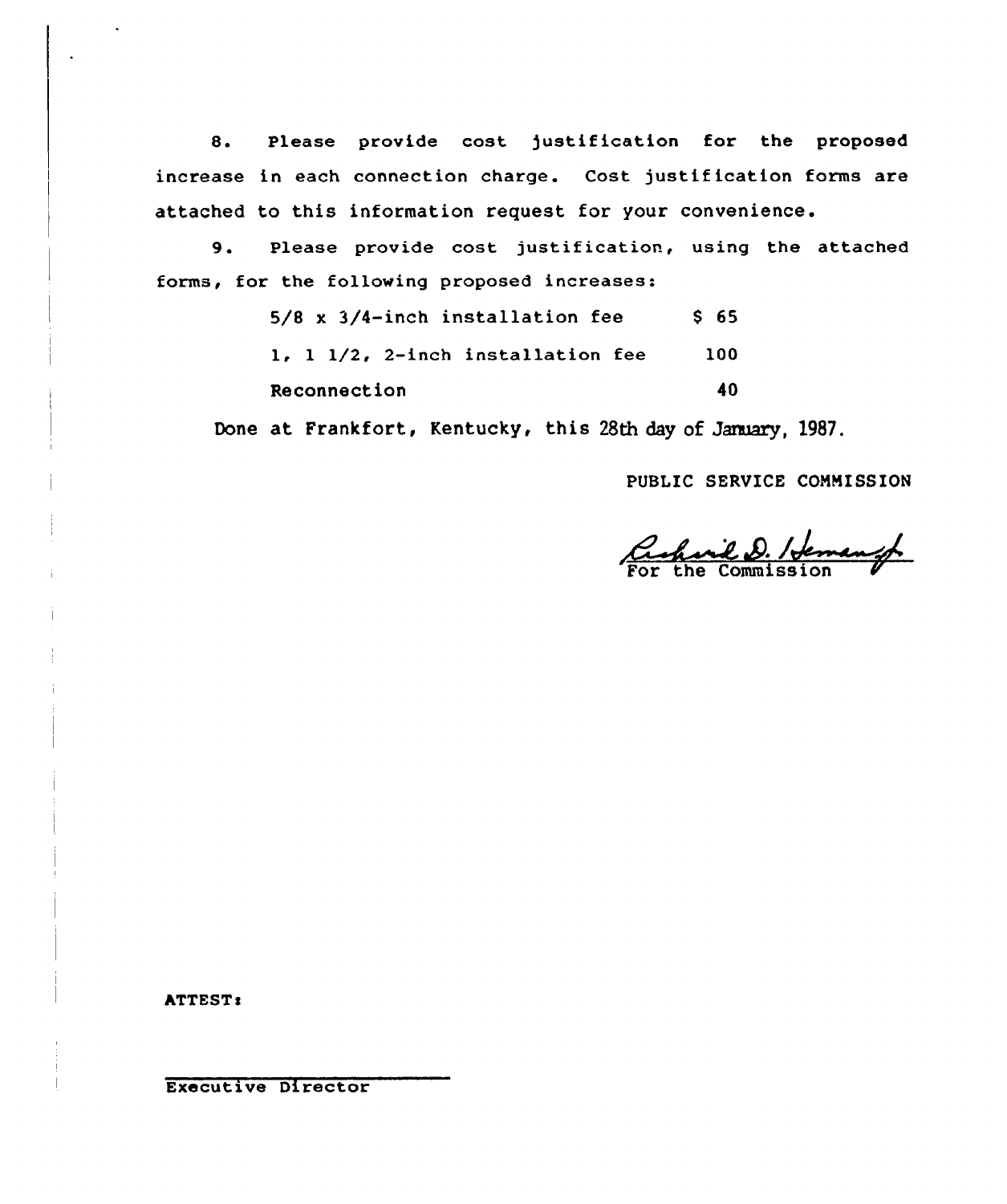# Special Charge Cost Schedule

|    | Type of Special Charge:                         |    |
|----|-------------------------------------------------|----|
|    | 1. Field Expense                                |    |
|    | A. Materials (Itemize)                          |    |
|    |                                                 | \$ |
|    |                                                 |    |
|    | B. Labor (Time and Wage)                        |    |
|    | Subtotal Field Expense                          |    |
|    | 2. Clerical and Office Expense                  |    |
|    | A. Supplies                                     | \$ |
|    | B. Labor                                        |    |
|    | Subtotal Clerical and Office Expense            |    |
| 3. | Miscellaneous Expense                           |    |
|    | A. Transportation                               |    |
|    | B. Other (Itemize)                              |    |
|    |                                                 |    |
|    |                                                 |    |
|    |                                                 |    |
|    | Subtotal Miscellaneous Expense<br>Total Expense |    |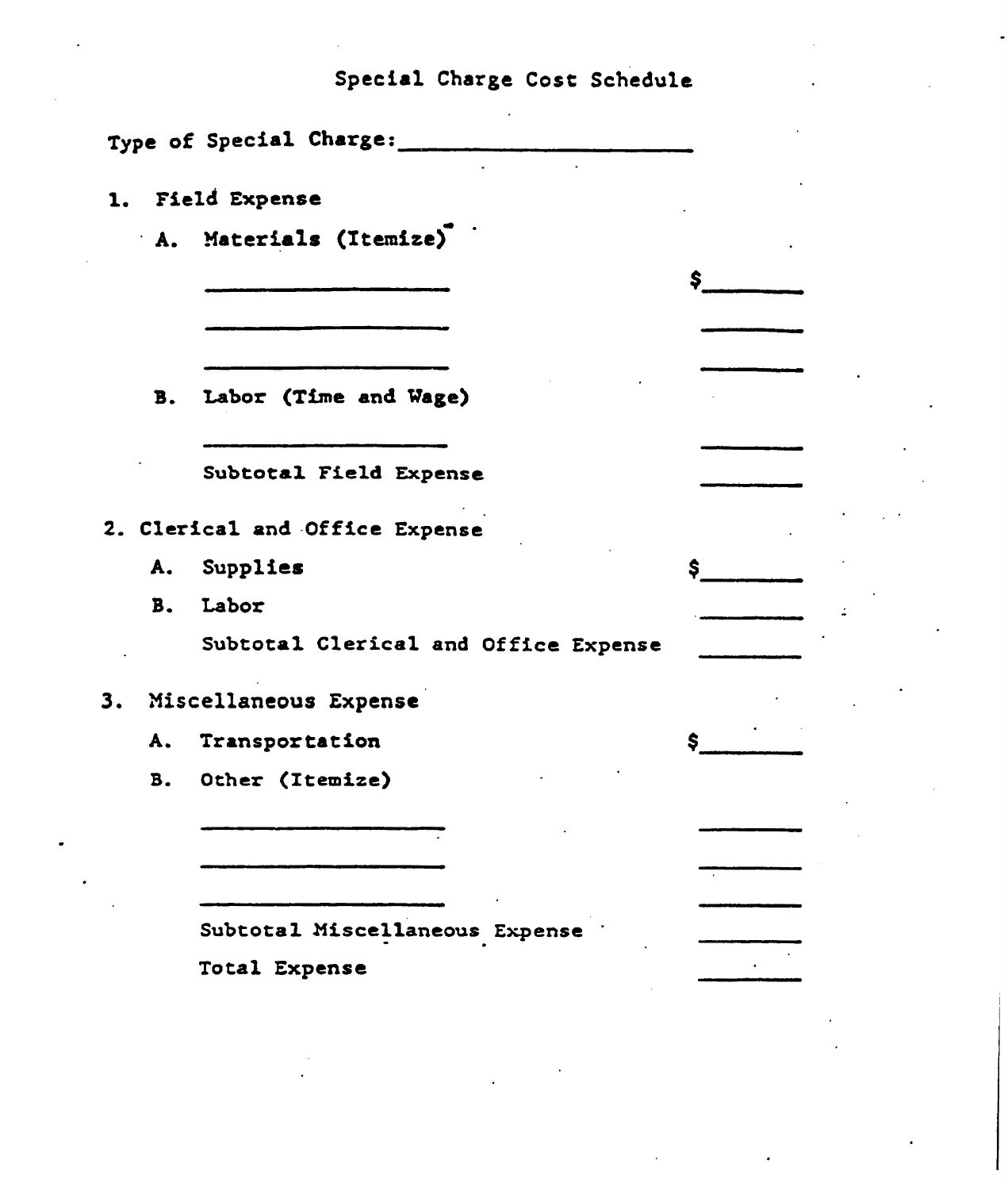|  |  | Special Charge Cost Schedule |
|--|--|------------------------------|

 $\label{eq:2.1} \frac{1}{2}\sum_{i=1}^n\frac{1}{2}\sum_{j=1}^n\frac{1}{2}\sum_{j=1}^n\frac{1}{2}\sum_{j=1}^n\frac{1}{2}\sum_{j=1}^n\frac{1}{2}\sum_{j=1}^n\frac{1}{2}\sum_{j=1}^n\frac{1}{2}\sum_{j=1}^n\frac{1}{2}\sum_{j=1}^n\frac{1}{2}\sum_{j=1}^n\frac{1}{2}\sum_{j=1}^n\frac{1}{2}\sum_{j=1}^n\frac{1}{2}\sum_{j=1}^n\frac{1}{2}\sum_{j=1}^n\$ 

|       | 1. Field Expense<br>A. Materials (Itemize) |     |
|-------|--------------------------------------------|-----|
|       |                                            | \$  |
|       |                                            |     |
|       |                                            |     |
|       | B. Labor (Time and Wage)                   |     |
|       |                                            |     |
|       | Subtotal Field Expense                     |     |
|       | 2. Clerical and Office Expense             |     |
|       | A. Supplies                                | \$  |
| $B -$ | Labor                                      |     |
|       | Subtotal Clerical and Office Expense       |     |
|       | 3. Miscellaneous Expense                   |     |
| A.    | Transportation                             | \$. |
|       | B. Other (Itemize)                         |     |
|       |                                            |     |
|       |                                            |     |
|       |                                            |     |
|       | Subtotal Miscellaneous Expense             |     |
|       | Total Expense                              |     |
|       |                                            |     |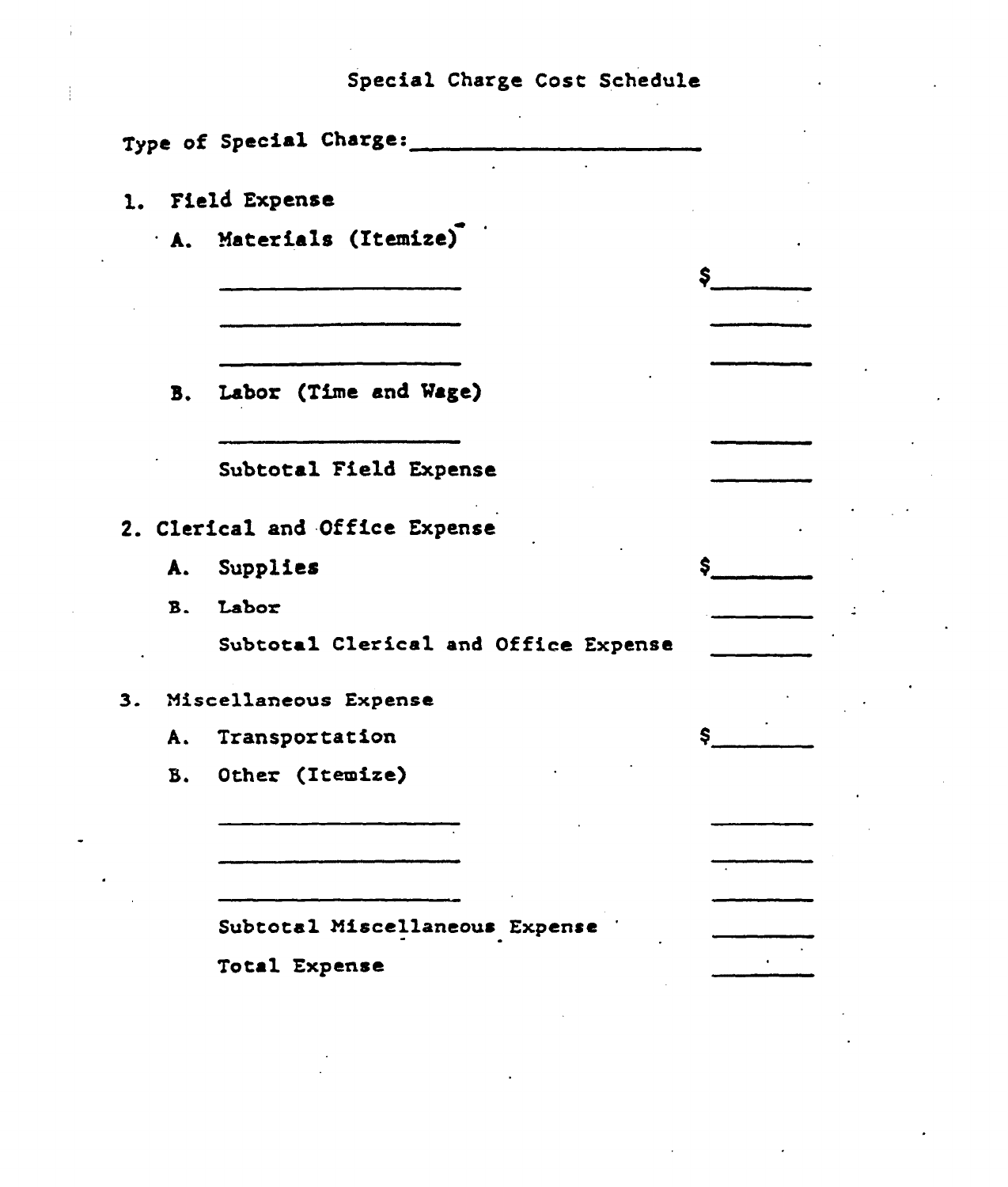Special Charge Cost Schedule

|           | Type of Special Charge:              |     |  |
|-----------|--------------------------------------|-----|--|
|           | 1. Field Expense                     |     |  |
|           | A. Materials (Itemize)               |     |  |
|           |                                      | \$. |  |
|           |                                      |     |  |
|           |                                      |     |  |
|           | B. Labor (Time and Wage)             |     |  |
|           |                                      |     |  |
|           | Subtotal Field Expense               |     |  |
|           | 2. Clerical and Office Expense       |     |  |
|           | A. Supplies                          | \$  |  |
|           | B. Labor                             |     |  |
|           | Subtotal Clerical and Office Expense |     |  |
|           | 3. Miscellaneous Expense             |     |  |
|           | A. Transportation                    |     |  |
| <b>B.</b> | Other (Itemize)                      |     |  |
|           |                                      |     |  |
|           |                                      |     |  |
|           |                                      |     |  |
|           | Subtotal Miscellaneous Expense       |     |  |
|           | Total Expense                        |     |  |
|           |                                      |     |  |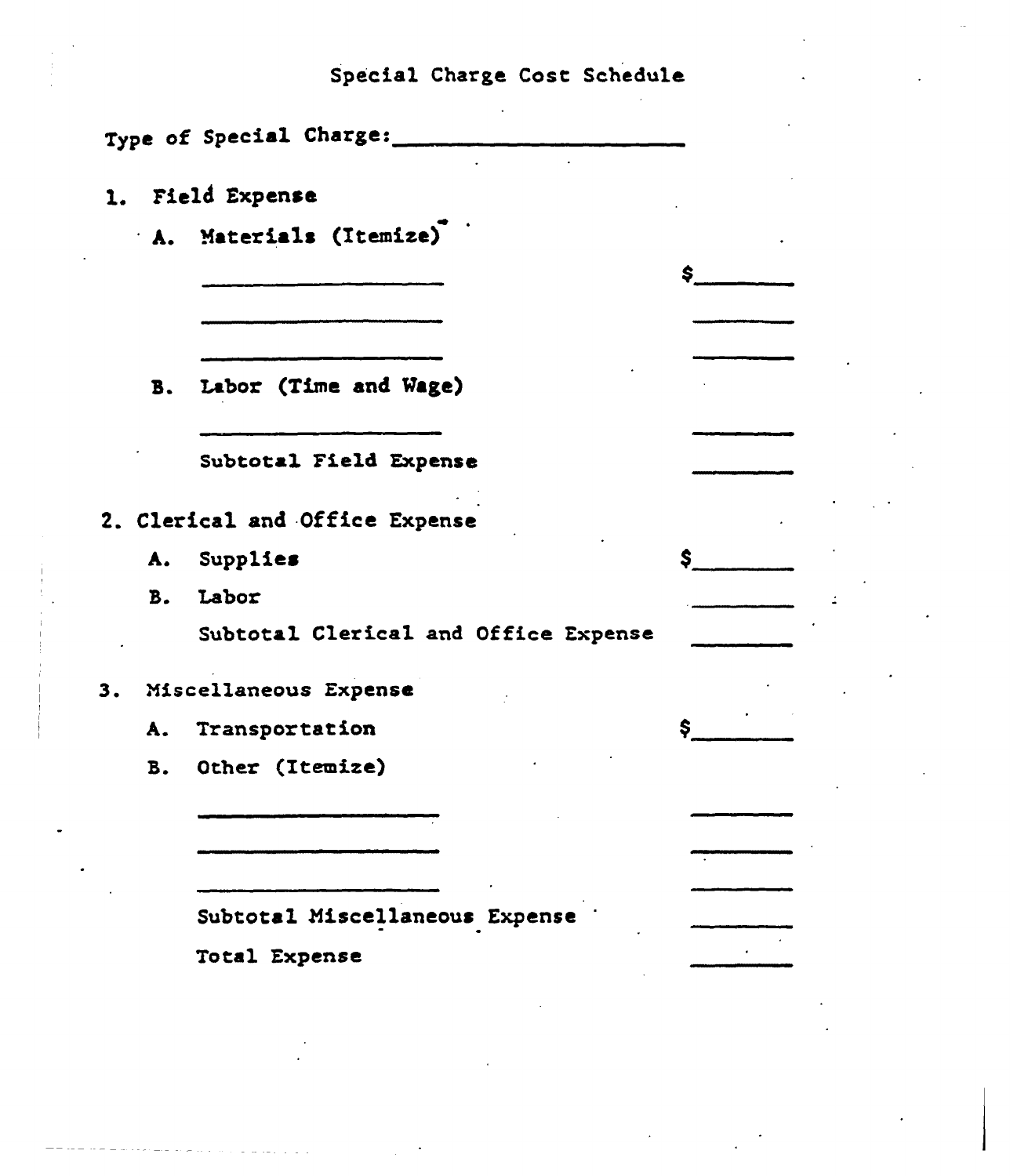|    | Special Charge Cost Schedule         |    |
|----|--------------------------------------|----|
|    | Type of Special Charge:              |    |
|    | 1. Field Expense                     |    |
|    | A. Materials (Itemize)               |    |
|    |                                      | \$ |
|    |                                      |    |
|    | B. Labor (Time and Wage)             |    |
|    | Subtotal Field Expense               |    |
|    | 2. Clerical and Office Expense       |    |
| A. | Supplies                             | \$ |
| B. | Labor                                |    |
|    | Subtotal Clerical and Office Expense |    |
|    | 3. Miscellaneous Expense             |    |
| Å. | Transportation                       | \$ |
| B. | Other (Itemize)                      |    |
|    |                                      |    |
|    |                                      |    |
|    | Subtotal Miscellaneous Expense       |    |
|    | Total Expense                        |    |
|    |                                      |    |
|    |                                      |    |
|    |                                      |    |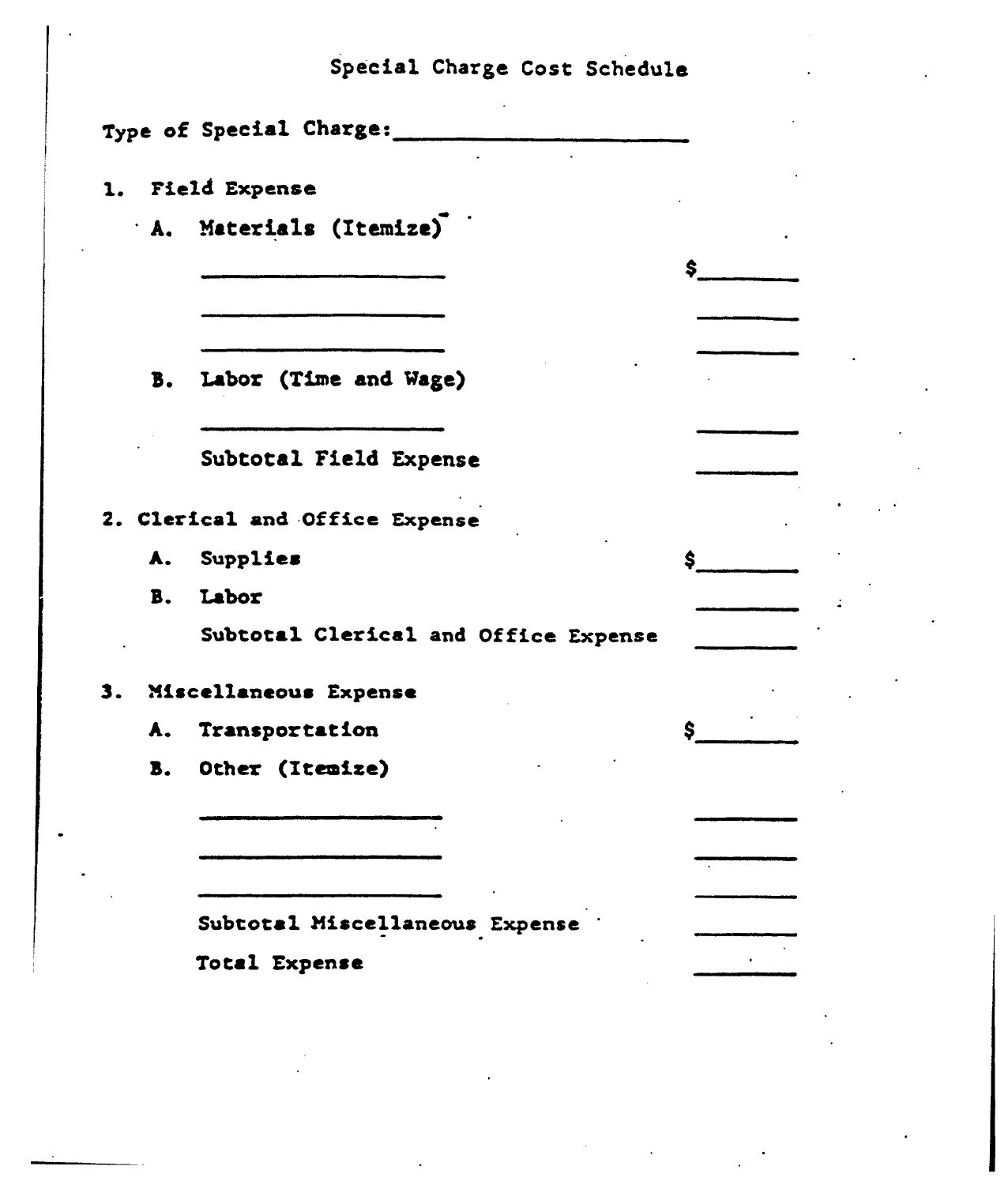Special Charge Cost Schedule

 $\ddot{\phantom{a}}$ 

| Type of Special Charge:              |     |  |
|--------------------------------------|-----|--|
| 1. Field Expense                     |     |  |
| A. Materials (Itemize)               |     |  |
|                                      | \$  |  |
|                                      |     |  |
| B. Labor (Time and Wage)             |     |  |
| Subtotal Field Expense               |     |  |
| 2. Clerical and Office Expense       |     |  |
| A. Supplies                          | \$. |  |
| B. Labor                             |     |  |
| Subtotal Clerical and Office Expense |     |  |
| 3. Miscellaneous Expense             |     |  |
| A. Transportation                    | \$. |  |
| B. Other (Itemize)                   |     |  |
|                                      |     |  |
|                                      |     |  |
| Subtotal Miscellaneous Expense       |     |  |
| Total Expense                        |     |  |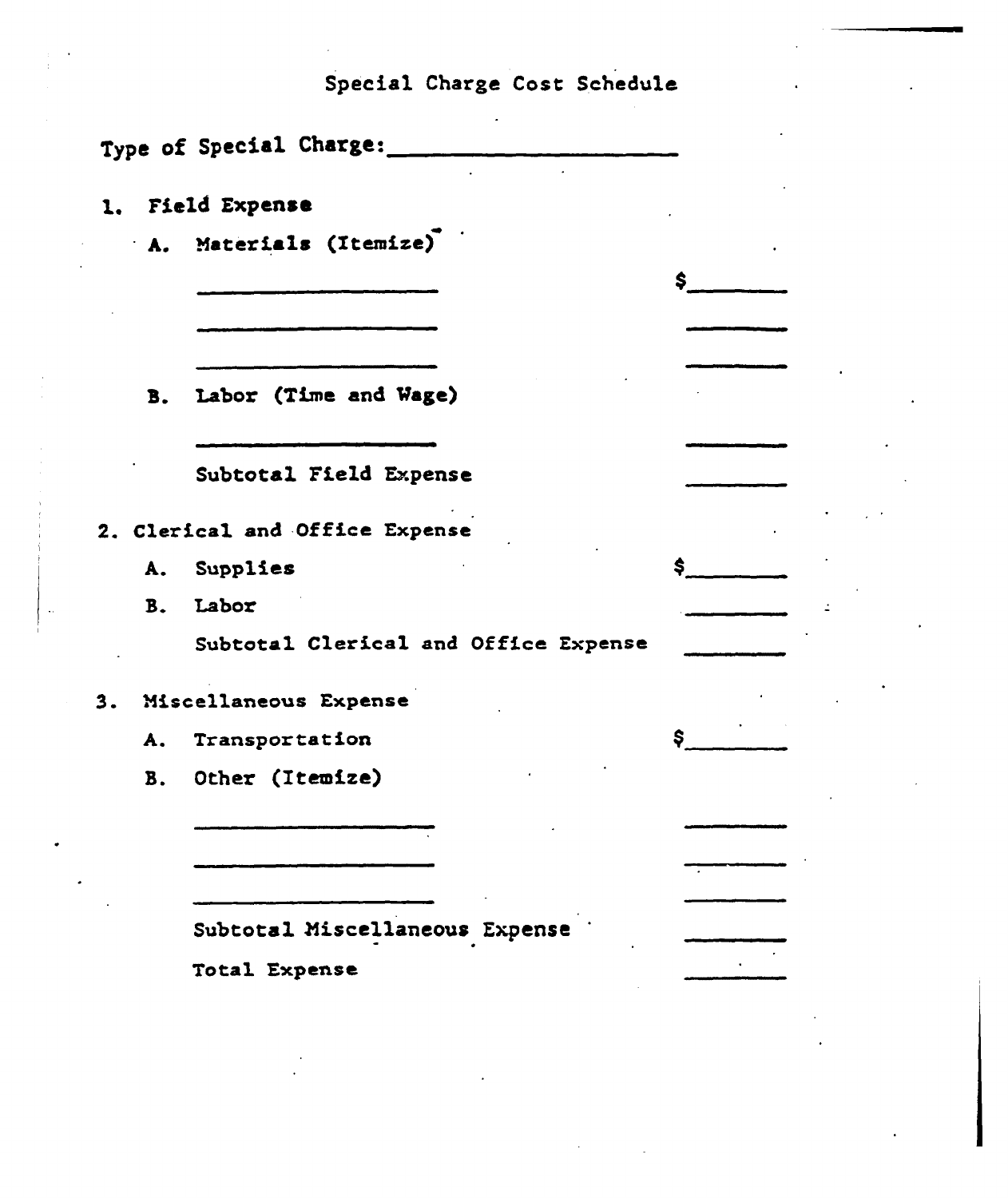COMMONWEALTH OF KENTUCKY PUBLIC SERVICE COMMISSION P.O. BOX 615 FRANKFORT, KENTUCKY 40602

Average Metered Service Connection Expense

The following is an itemization of expenses for providing a metered service connection.

A. Meter Size

5/8-Inch  $\boxed{\phantom{1}}$  3/4-Inch  $\boxed{\phantom{1}}$  1-Inch  $\boxed{\phantom{1}}$  1 1/2-Inch  $\boxed{\phantom{1}}$  2-Inch  $\boxed{\phantom{1}}$ Other (specify)  $\qquad \qquad$   $\qquad$   $\qquad$   $\qquad$   $\qquad$   $\qquad$   $\qquad$   $\qquad$   $\qquad$   $\qquad$   $\qquad$   $\qquad$   $\qquad$   $\qquad$   $\qquad$   $\qquad$   $\qquad$   $\qquad$   $\qquad$   $\qquad$   $\qquad$   $\qquad$   $\qquad$   $\qquad$   $\qquad$   $\qquad$   $\qquad$   $\qquad$   $\qquad$   $\qquad$   $\qquad$   $\qquad$   $\qquad$   $\qquad$ 

**B.** Materials Expense

|    |                           |         | Unit<br>$\overline{\text{Cost}}$ | Total<br><b>Cost</b> |
|----|---------------------------|---------|----------------------------------|----------------------|
|    |                           | Quanity |                                  |                      |
|    | 1. Water Meter            |         | $S \sim 1$                       | $S_{-}$              |
| 2. | Meter Yoke                |         |                                  |                      |
| 3. | Corporation Stop          |         |                                  |                      |
|    | 4. Meter Box and Top      |         |                                  |                      |
|    | 5. Miscellaneous Fittings |         |                                  |                      |
|    | (Itemize)                 |         |                                  |                      |
| 6. | Subtotal (Add column 3)   |         |                                  |                      |

/S

7

 $\overline{\phantom{a}}$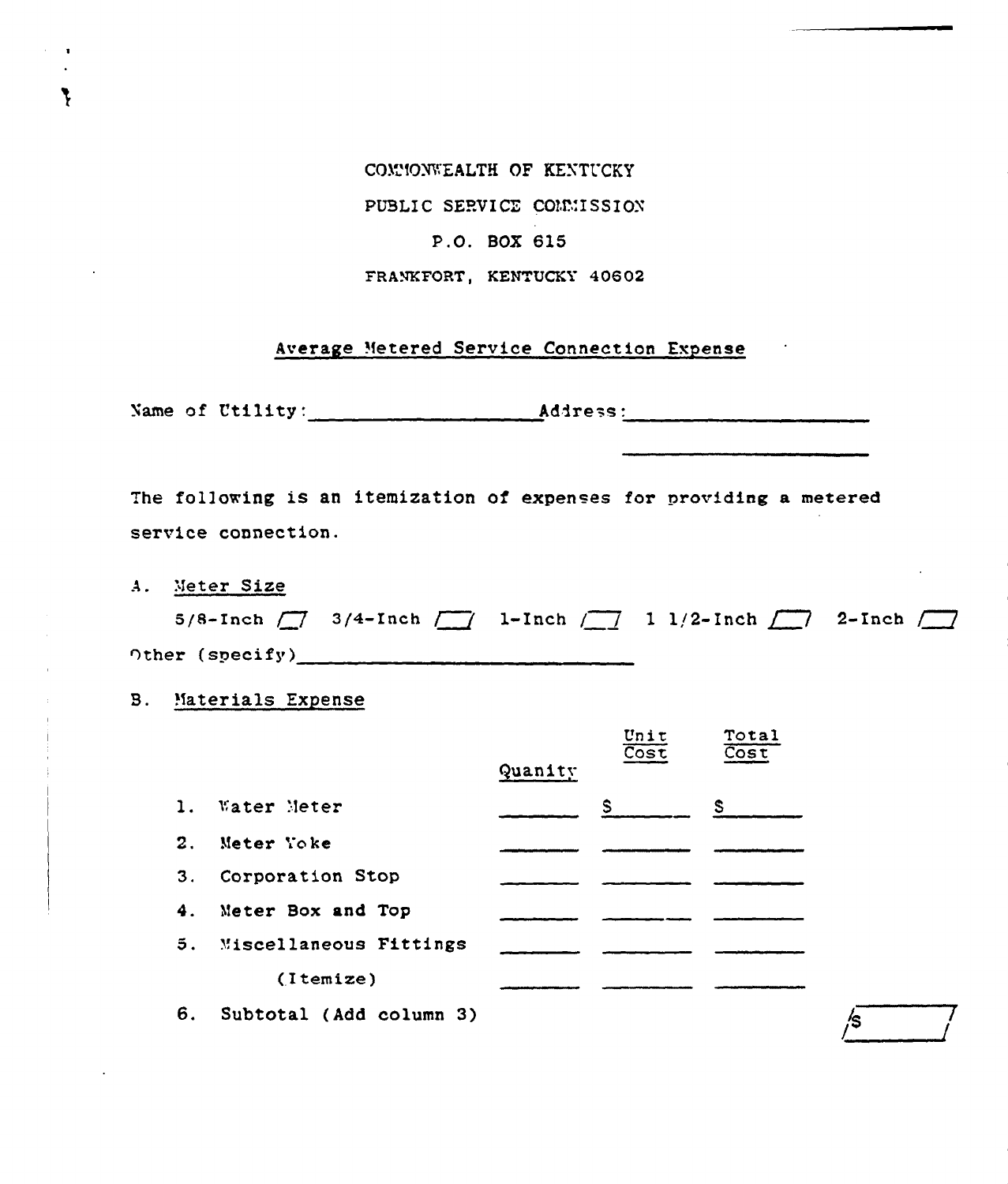|    |                |                                              | $-2-$          |                                   |               |    |
|----|----------------|----------------------------------------------|----------------|-----------------------------------|---------------|----|
|    |                | C. Service Pipe Expense                      |                |                                   |               |    |
|    |                | Type of Service Pipe:                        |                | Size of Service Pipe              |               |    |
|    |                |                                              | Quanity        | Unit<br>Cost                      | Total<br>Cost |    |
|    | $\mathbf{1}$ . | Short Side Service                           |                | $L.F.S.$ $L.F.$                   |               |    |
|    |                | 2. Long Side Service                         |                | $L, F,$ $\ldots$ $L, F,$ $\ldots$ |               |    |
|    | 3 <sub>1</sub> | Subtotal (Add column 3<br>and divide by 2)   |                |                                   |               | /s |
| D. |                | Installation Expense                         |                |                                   |               |    |
|    | Labor          |                                              |                |                                   |               |    |
|    |                |                                              | Total<br>Hours | Rate Per<br>Hour                  | Total<br>Cost |    |
|    | 1.             | Short Side Service                           |                | S.                                | S             |    |
|    | 2.             | Long Side Service                            |                |                                   |               |    |
|    | 3.             | Subtotal (Add column 3<br>and divide by 2)   |                |                                   |               | /s |
|    |                | Equipment                                    |                |                                   |               |    |
|    |                |                                              | Total<br>Hours | Rate Per<br>Hour                  | Total<br>Cost |    |
|    |                | 1. Short Side Service                        |                | S                                 | S             |    |
|    | 2.             | Long Side Service                            |                |                                   |               |    |
|    | 3.             | Subtotal (Add column 3<br>and $divide$ by 2) |                |                                   |               | /S |
|    |                | Miscellaneous                                |                |                                   |               |    |
|    |                |                                              | Total          | Rate Per<br>Hour                  | Total<br>Cost |    |
|    | 1.             | Inspection                                   |                |                                   |               |    |
|    | 2.             | Site Clean-Up                                |                |                                   |               |    |
|    | 3.             | Other (Itemize)                              |                |                                   |               |    |
|    |                | 4. Subtotal (Add column 3)                   |                |                                   |               |    |

i.<br>R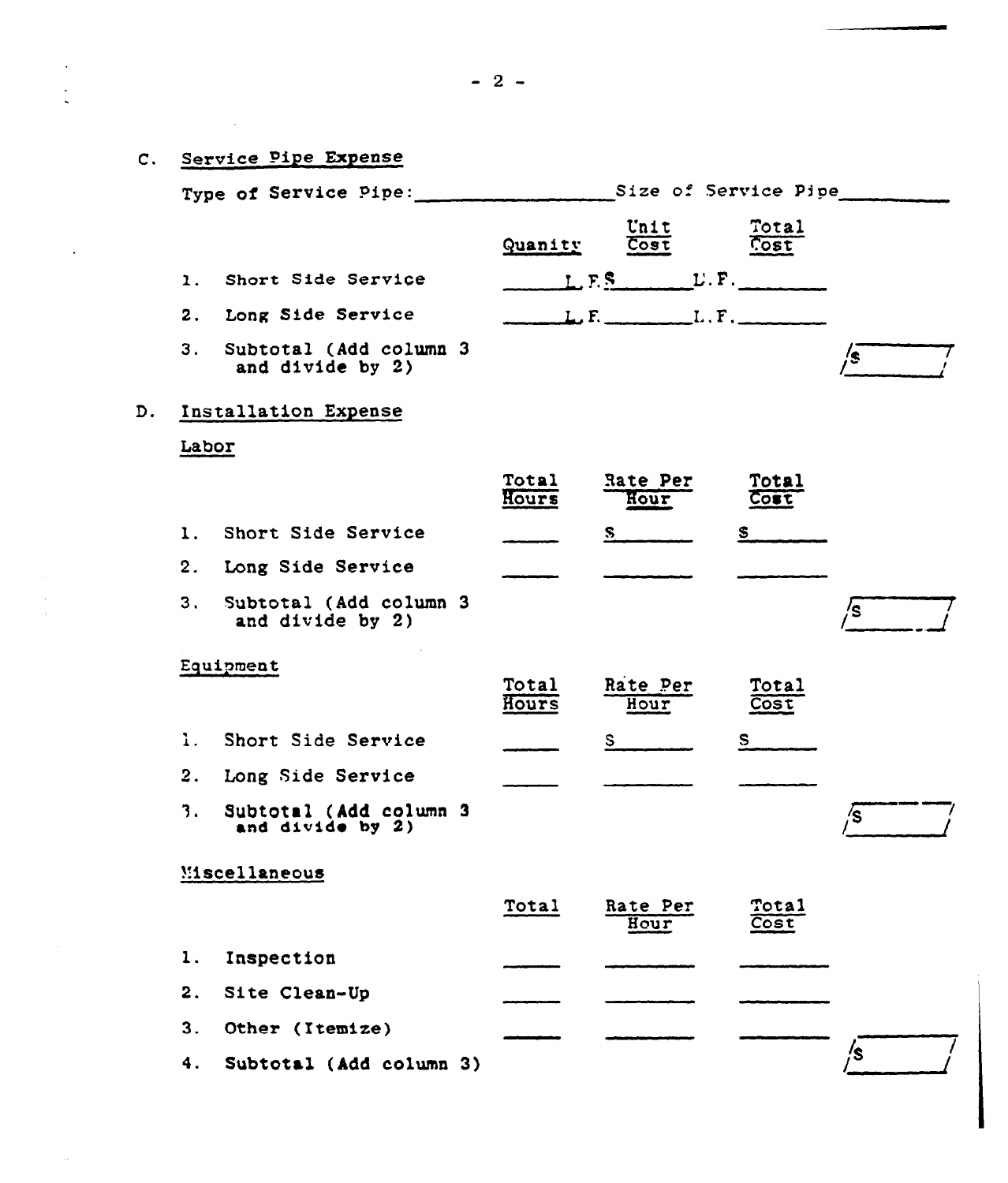1. Installation expense (\$ overhead rate  $(\underline{\hspace{1cm}}^5)$  $) x$  $\sqrt{s}$ 

## P. Administrative Expense

l. Office expense for establishing <sup>a</sup> new account and billing record.

# G. Expense Summary

1. Total of items B-F

| 72 |  |
|----|--|
|    |  |

 $\frac{1}{s}$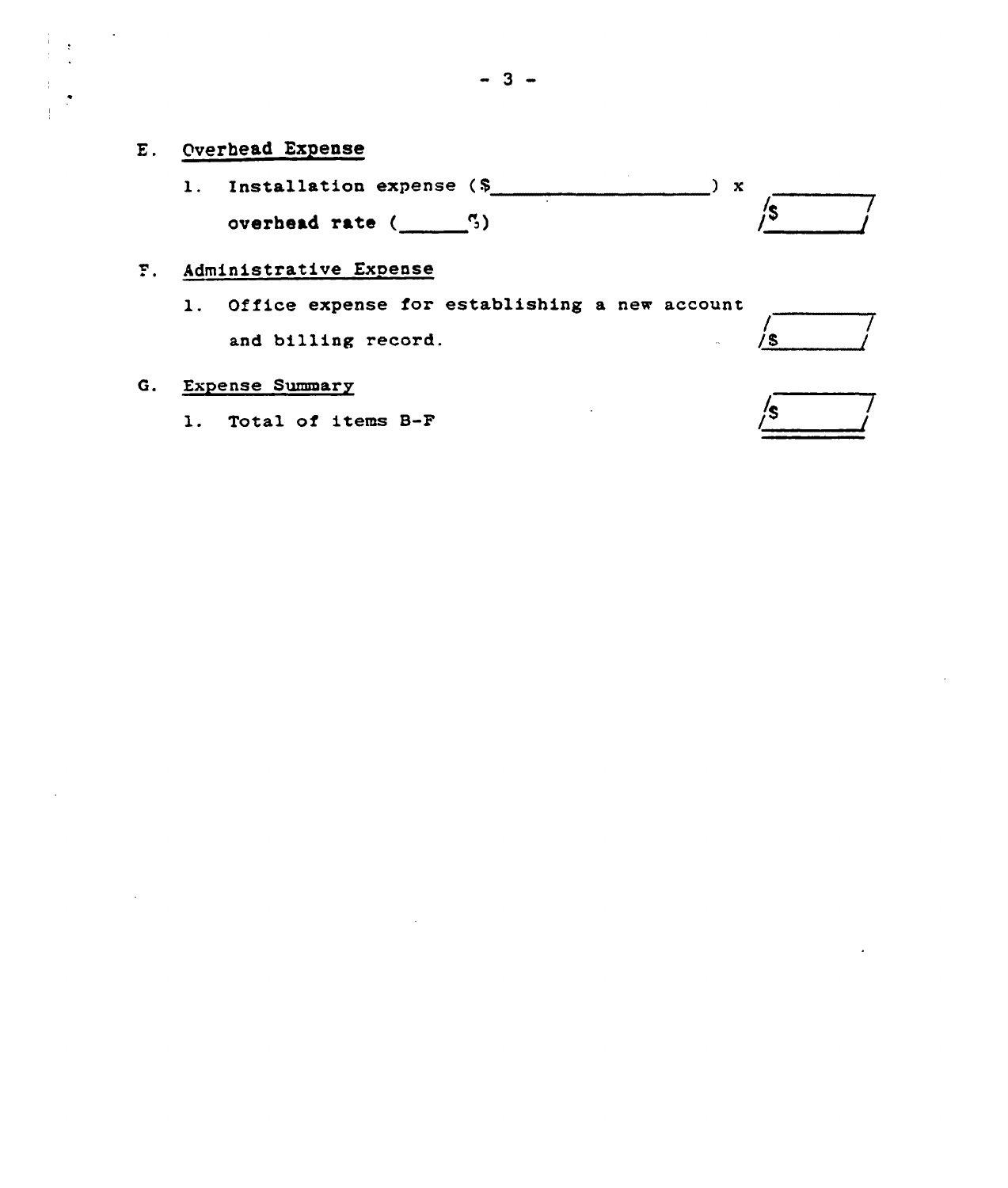#### COMMONWEALTH OF KENTUCKY

 $\blacksquare$ 

PUBLIC SERVICE CONNISSION

#### P.O. BOX 615

FRANKFORT, KENTUCKY 40602

#### Average Metered Service Connection Expense

The following is an itemization of expenses for providing a metered service connection.

A. Meter Size

المتواصل للقارب

|                       | 5/8-Inch $\boxed{\phantom{1}}$ 3/4-Inch $\boxed{\phantom{1}}$ 1-Inch $\boxed{\phantom{1}}$ 1 1/2-Inch $\boxed{\phantom{1}}$ 2-Inch $\boxed{\phantom{1}}$ |  |  |  |
|-----------------------|----------------------------------------------------------------------------------------------------------------------------------------------------------|--|--|--|
| $\cap$ ther (specify) |                                                                                                                                                          |  |  |  |

 $\bullet$   $\bullet$   $\bullet$   $\bullet$ 

′\$

**B.** Materials Expense

 $\mathcal{L}^{\mathcal{L}}(\mathcal{L}^{\mathcal{L}}(\mathcal{L}^{\mathcal{L}}(\mathcal{L}^{\mathcal{L}}(\mathcal{L}^{\mathcal{L}}(\mathcal{L}^{\mathcal{L}}(\mathcal{L}^{\mathcal{L}}(\mathcal{L}^{\mathcal{L}}(\mathcal{L}^{\mathcal{L}}(\mathcal{L}^{\mathcal{L}}(\mathcal{L}^{\mathcal{L}}(\mathcal{L}^{\mathcal{L}}(\mathcal{L}^{\mathcal{L}}(\mathcal{L}^{\mathcal{L}}(\mathcal{L}^{\mathcal{L}}(\mathcal{L}^{\mathcal{L}}(\mathcal{L}^{\mathcal{L$ 

|                |                        |         | unit<br>$\overline{\overline{\text{Cost}}}$ | TOTAI<br>$\overline{\text{Cost}}$ |
|----------------|------------------------|---------|---------------------------------------------|-----------------------------------|
|                |                        | Quanity |                                             |                                   |
| $\mathbf{1}$ . | Water Meter            |         | $S_{\perp}$                                 | S.                                |
| 2.             | Meter Yoke             |         |                                             |                                   |
| 3.             | Corporation Stop       |         |                                             |                                   |
| 4.             | Meter Box and Top      |         |                                             |                                   |
| 5.             | Miscellaneous Fittings |         |                                             |                                   |
|                | (Itemize)              |         |                                             |                                   |
|                |                        |         |                                             |                                   |

6. Subtotal (Add column 3)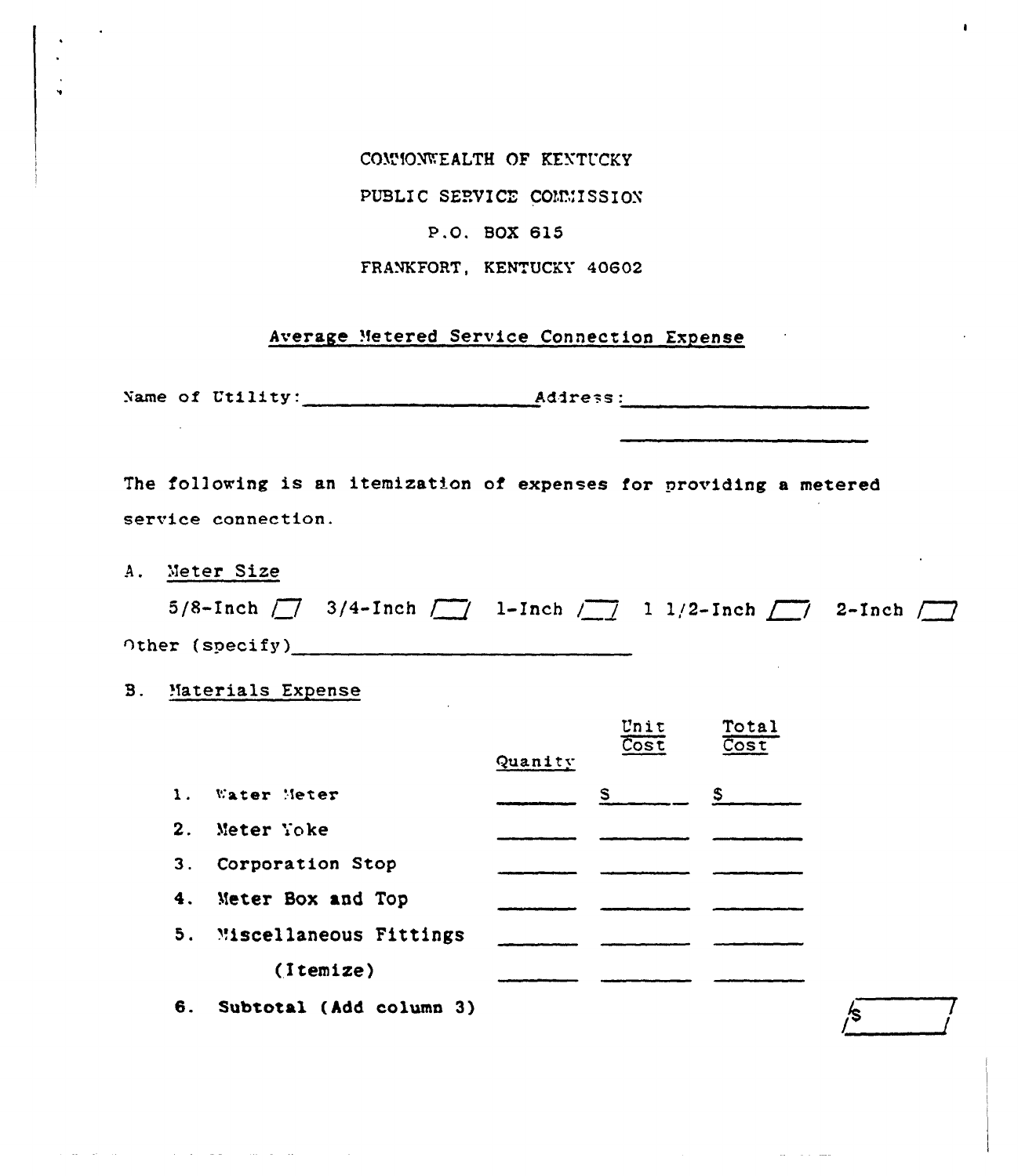| $\mathsf{c}$ . | Service Pipe Expense                           |                |                                                                                                                                                                                                                                                                                                                                                                                                                                                                                                                                                                                              |               |     |
|----------------|------------------------------------------------|----------------|----------------------------------------------------------------------------------------------------------------------------------------------------------------------------------------------------------------------------------------------------------------------------------------------------------------------------------------------------------------------------------------------------------------------------------------------------------------------------------------------------------------------------------------------------------------------------------------------|---------------|-----|
|                | Type of Service Pipe: Size of Service Pipe     |                |                                                                                                                                                                                                                                                                                                                                                                                                                                                                                                                                                                                              |               |     |
|                |                                                | Quanity        | Unit<br>$\overline{\text{Cost}}$                                                                                                                                                                                                                                                                                                                                                                                                                                                                                                                                                             | Total<br>Cost |     |
|                | 1. Short Side Service                          |                |                                                                                                                                                                                                                                                                                                                                                                                                                                                                                                                                                                                              |               |     |
|                | 2. Long Side Service                           |                | $L, F, \underline{\hspace{2cm}} L, F, \underline{\hspace{2cm}} L, \underline{\hspace{2cm}} F, \underline{\hspace{2cm}} \underline{\hspace{2cm}} L, \underline{\hspace{2cm}} F, \underline{\hspace{2cm}} \underline{\hspace{2cm}} L, \underline{\hspace{2cm}} F, \underline{\hspace{2cm}} \underline{\hspace{2cm}} L, \underline{\hspace{2cm}} F, \underline{\hspace{2cm}} \underline{\hspace{2cm}} L, \underline{\hspace{2cm}} \underline{\hspace{2cm}} L, \underline{\hspace{2cm}} \underline{\hspace{2cm}} L, \underline{\hspace{2cm}} \underline{\hspace{2cm}} L, \underline{\hspace{2cm$ |               |     |
|                | 3. Subtotal (Add column 3)<br>and divide by 2) |                |                                                                                                                                                                                                                                                                                                                                                                                                                                                                                                                                                                                              |               | /s∴ |
| D.             | Installation Expense                           |                |                                                                                                                                                                                                                                                                                                                                                                                                                                                                                                                                                                                              |               |     |
|                | Labor                                          |                |                                                                                                                                                                                                                                                                                                                                                                                                                                                                                                                                                                                              |               |     |
|                |                                                | Total<br>Hours | Rate Per<br>Hour                                                                                                                                                                                                                                                                                                                                                                                                                                                                                                                                                                             | Total<br>Cost |     |
|                | 1. Short Side Service                          |                | $S_{-}$                                                                                                                                                                                                                                                                                                                                                                                                                                                                                                                                                                                      | $\mathbf S$   |     |
|                | 2. Long Side Service                           |                |                                                                                                                                                                                                                                                                                                                                                                                                                                                                                                                                                                                              |               |     |
|                | 3. Subtotal (Add column 3<br>and divide by 2)  |                |                                                                                                                                                                                                                                                                                                                                                                                                                                                                                                                                                                                              |               | /s  |
|                | Equipment                                      | Total<br>Hours | Rate Per<br>Hour                                                                                                                                                                                                                                                                                                                                                                                                                                                                                                                                                                             | Total<br>Cost |     |
| 1.             | Short Side Service                             |                | S                                                                                                                                                                                                                                                                                                                                                                                                                                                                                                                                                                                            | S.            |     |
|                | 2. Long Side Service                           |                |                                                                                                                                                                                                                                                                                                                                                                                                                                                                                                                                                                                              |               |     |
| 3.             | Subtotal (Add column 3<br>and divide by 2)     |                |                                                                                                                                                                                                                                                                                                                                                                                                                                                                                                                                                                                              |               | /s  |
|                | Miscellaneous                                  |                |                                                                                                                                                                                                                                                                                                                                                                                                                                                                                                                                                                                              |               |     |
|                |                                                | Total          | Rate Per<br>Hour                                                                                                                                                                                                                                                                                                                                                                                                                                                                                                                                                                             | Total<br>Cost |     |
| 1.             | Inspection                                     |                |                                                                                                                                                                                                                                                                                                                                                                                                                                                                                                                                                                                              |               |     |
| 2.             | Site Clean-Up                                  |                |                                                                                                                                                                                                                                                                                                                                                                                                                                                                                                                                                                                              |               |     |
| 3.             | Other (Itemize)                                |                |                                                                                                                                                                                                                                                                                                                                                                                                                                                                                                                                                                                              |               |     |
| 4.             | Subtotal (Add column 3)                        |                |                                                                                                                                                                                                                                                                                                                                                                                                                                                                                                                                                                                              |               | /s  |

 $\mathcal{L}^{\text{max}}$ 

 $\begin{array}{|c|c|} \hline \rule{0pt}{2ex} \rule{0pt}{2ex} \rule{0pt}{2ex} \rule{0pt}{2ex} \rule{0pt}{2ex} \rule{0pt}{2ex} \rule{0pt}{2ex} \rule{0pt}{2ex} \rule{0pt}{2ex} \rule{0pt}{2ex} \rule{0pt}{2ex} \rule{0pt}{2ex} \rule{0pt}{2ex} \rule{0pt}{2ex} \rule{0pt}{2ex} \rule{0pt}{2ex} \rule{0pt}{2ex} \rule{0pt}{2ex} \rule{0pt}{2ex} \rule{0pt}{2ex} \rule{0pt}{2ex} \rule{0pt}{2ex} \rule{0pt}{2ex$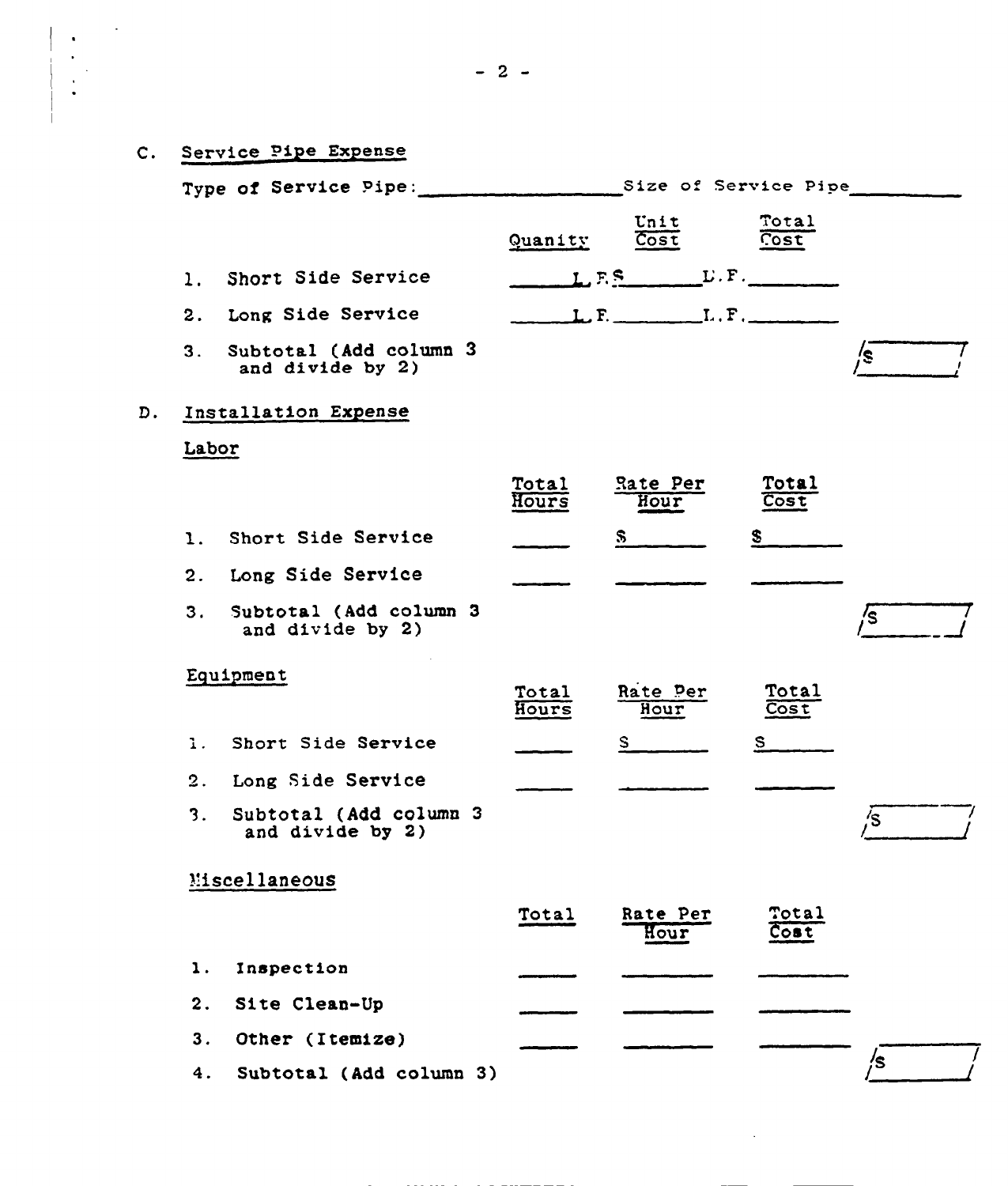- E. Overhead Expense
	- l. Installation expense (\$ overhead rate  $(\underline{\hspace{1cm}}^5)$  $\sim$   $\mathbf{x}$ / /S

## Administrative Expense

l. Office expense for establishing <sup>a</sup> new account and billing record.  $/$ s

#### G. Expense Summary

1. Total of items B-F

/g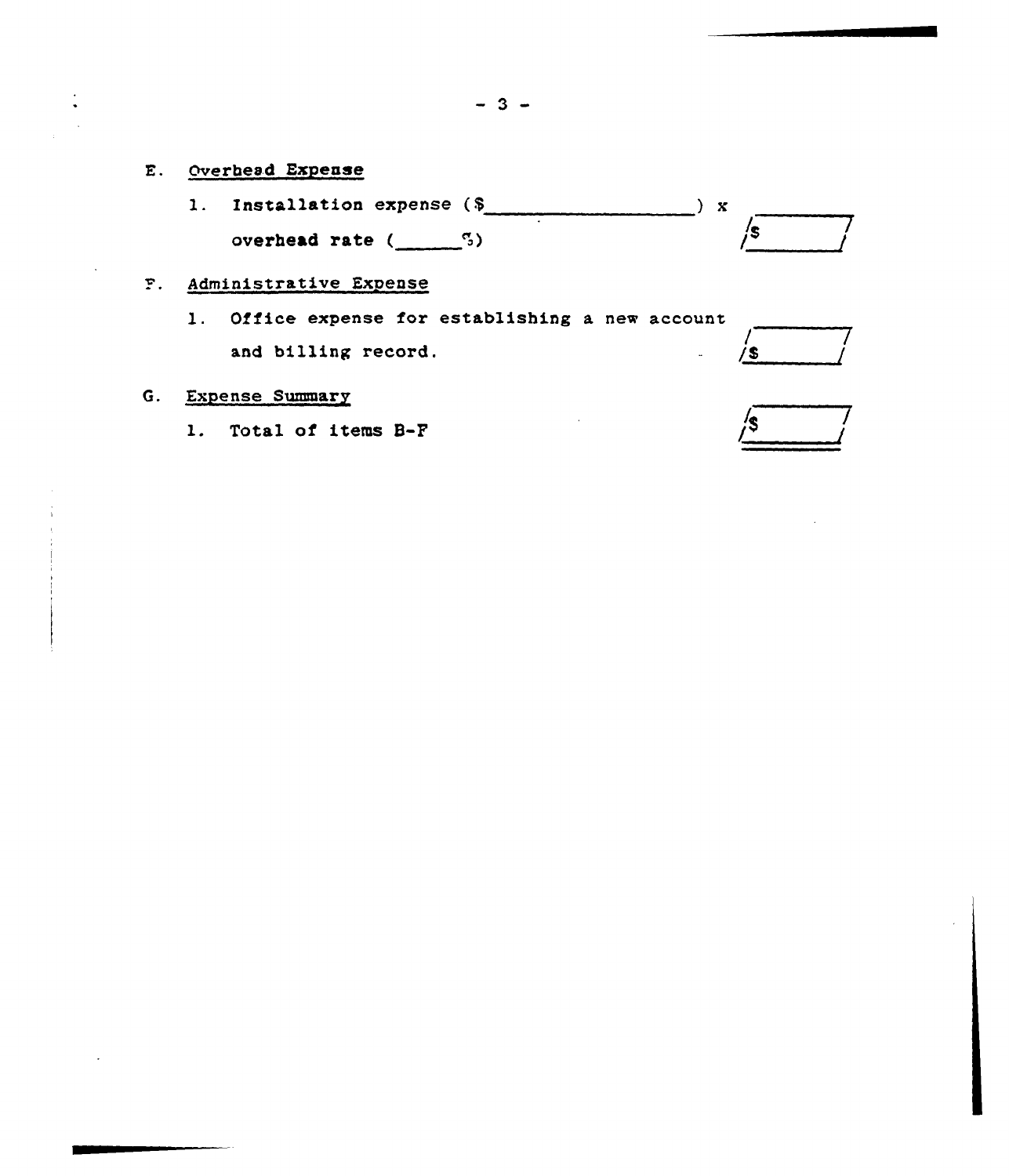COMMONWEALTH OF KENTUCKY

PUBLIC SERVICE COMMISSION

#### P.O. BOX 615

FRANKFORT, KENTUCKY 40602

#### Average Metered Service Connection Expense

Name of Utility: Address:

The following is an itemization of expenses for providing a metered service connection.

A. Meter Size

 $\ddot{\cdot}$ 

|  | 5/8-Inch $\boxed{7}$ 3/4-Inch $\boxed{1}$ 1-Inch $\boxed{1}$ 1 1/2-Inch $\boxed{7}$ 2-Inch $\boxed{7}$ |  |
|--|--------------------------------------------------------------------------------------------------------|--|
|  |                                                                                                        |  |

*ls* 

**B.** Materials Expense

|                |                           |         | Unit<br>$\overline{\text{Cost}}$ | TOTAL<br>$\overline{\text{Cost}}$ |
|----------------|---------------------------|---------|----------------------------------|-----------------------------------|
|                |                           | Quanity |                                  |                                   |
| $\mathbf{1}$ . | Water Meter               |         | S                                | $S_{-}$                           |
| $\mathbf{2}$ . | Meter Yoke                |         |                                  |                                   |
| 3.             | Corporation Stop          |         |                                  |                                   |
| 4.             | Meter Box and Top         |         |                                  |                                   |
|                | 5. Miscellaneous Fittings |         |                                  |                                   |
|                | (Itemize)                 |         |                                  |                                   |
| 6.             | Subtotal (Add column 3)   |         |                                  |                                   |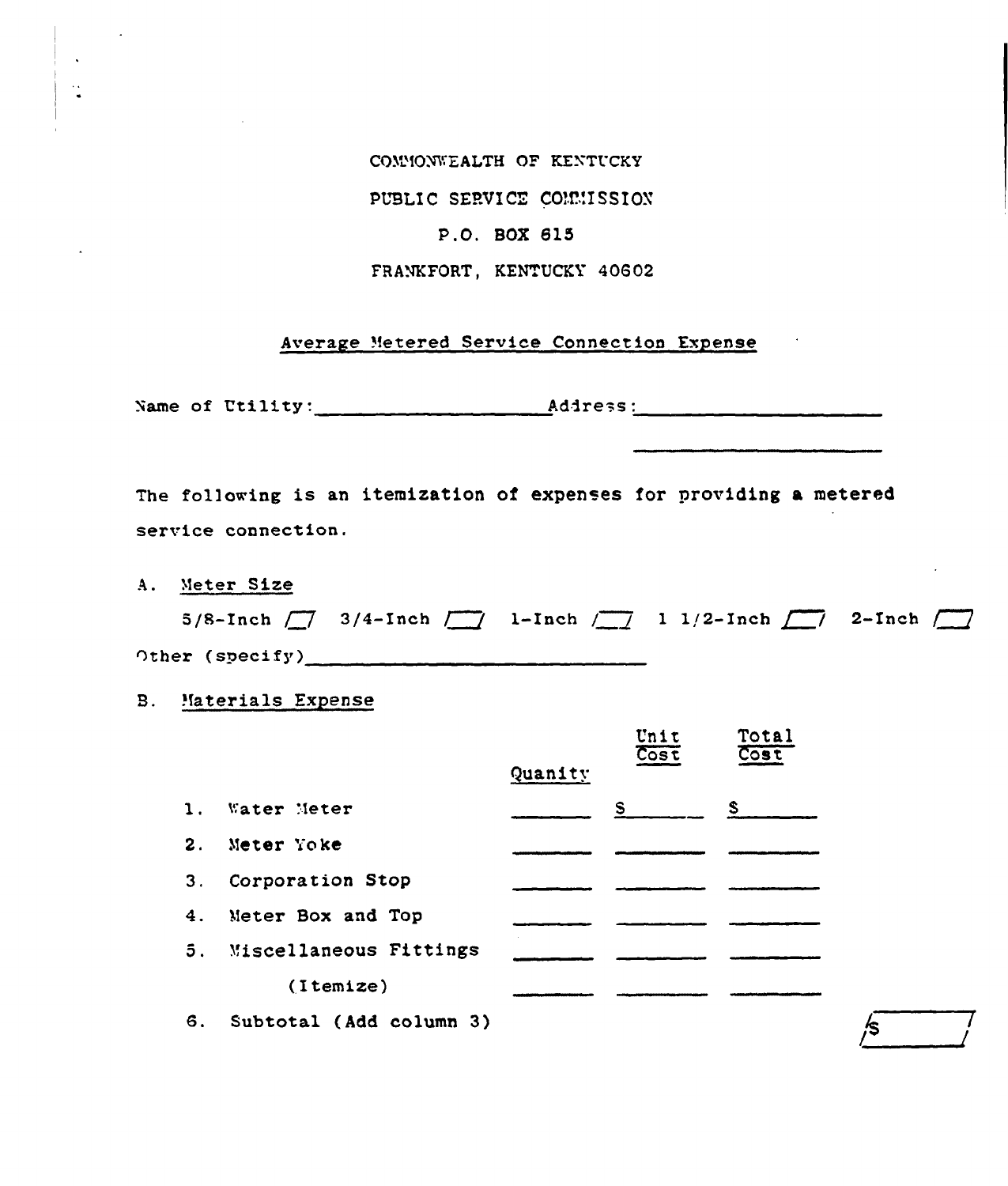|    |       | C. Service Pipe Expense                       |                |                                  |                   |    |
|----|-------|-----------------------------------------------|----------------|----------------------------------|-------------------|----|
|    |       | Type of Service Pipe: Size of Service Pipe    |                |                                  |                   |    |
|    |       |                                               | Quanity        | Unit<br>$\overline{\text{Cost}}$ | Total<br>Cost     |    |
|    | 1.    | Short Side Service                            |                |                                  |                   |    |
|    |       | 2. Long Side Service                          |                | L. F.                            |                   |    |
|    | 3.    | Subtotal (Add column 3)<br>and divide by 2)   |                |                                  |                   | /s |
| D. |       | Installation Expense                          |                |                                  |                   |    |
|    | Labor |                                               |                |                                  |                   |    |
|    |       |                                               | Total<br>Hours | Rate Per<br>Hour                 | Total<br>Cost     |    |
|    | 1.    | Short Side Service                            |                | $S_{\perp}$                      | S.                |    |
|    |       | 2. Long Side Service                          |                |                                  |                   |    |
|    |       | 3. Subtotal (Add column 3<br>and divide by 2) |                |                                  |                   | /s |
|    |       | Equipment                                     | Total<br>Hours | Rate Per<br>Hour                 | Total<br>Cost     |    |
|    |       | 1. Short Side Service                         |                | $S_{-}$                          | $S \qquad \qquad$ |    |
|    |       | 2. Long Side Service                          |                |                                  |                   |    |
|    | 3.    | Subtotal (Add column 3<br>and divide by 2)    |                |                                  |                   | /s |
|    |       | Miscellaneous                                 |                |                                  |                   |    |
|    |       |                                               | <b>Total</b>   | Rate Per<br>Hour                 | Total<br>Cost     |    |
|    | 1.    | Inspection                                    |                |                                  |                   |    |
|    | 2.    | Site Clean-Up                                 |                |                                  |                   |    |
|    | 3.    | Other (Itemize)                               |                |                                  |                   |    |
|    | 4.    | Subtotal (Add column 3)                       |                |                                  |                   | /s |

 $\sim$ 

 $\frac{1}{2}$ 

 $\mathcal{L}_{\mathcal{L}}$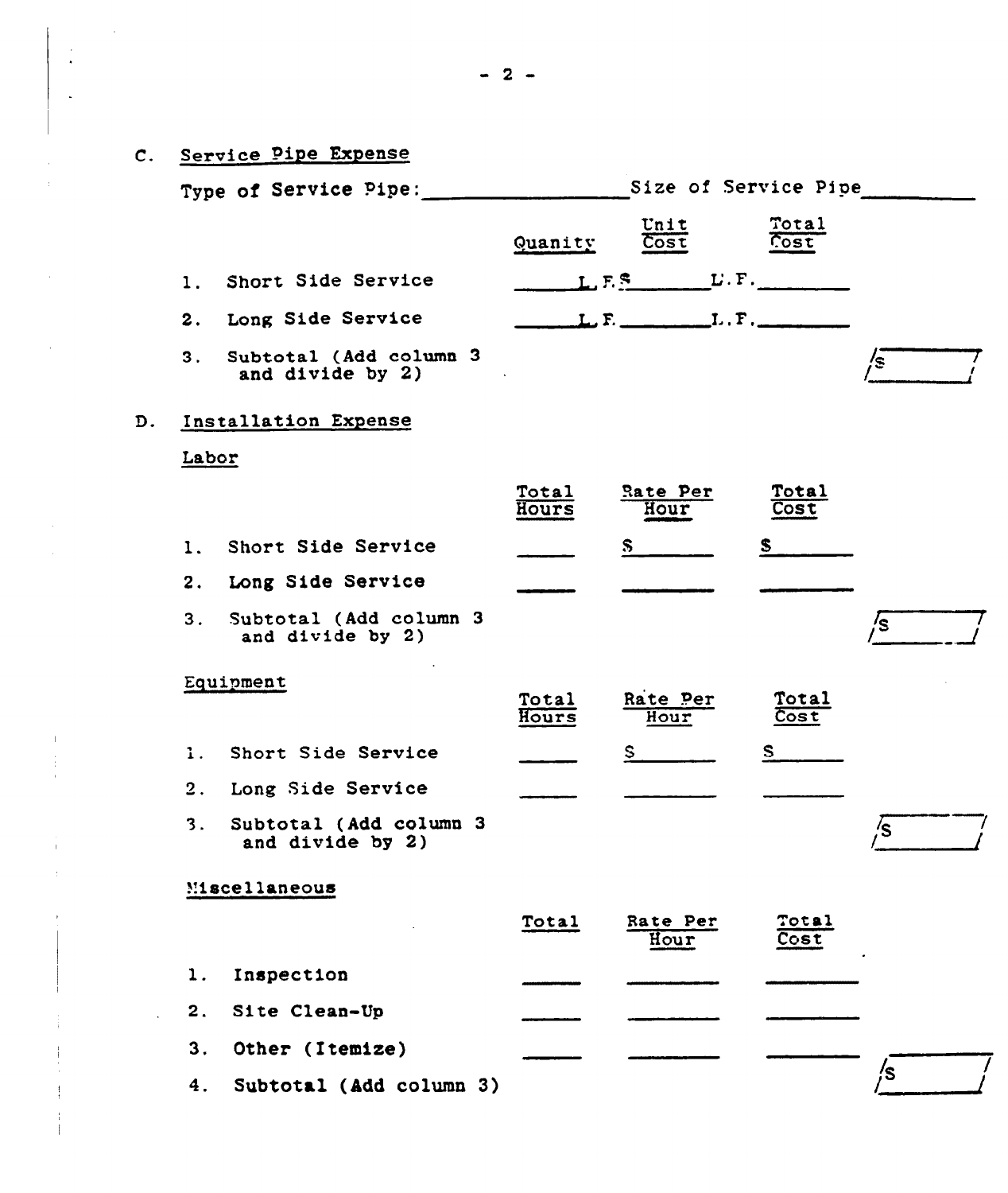- E. Overhead Expense
	- l. Installation expense (5 overhead rate  $($   $\frac{5}{3})$ ) x א<br>ב/
- Administrative Expense
	- 1. Office expense for establishing a new account and billing record.  $\frac{1}{3}$

#### G. Expense Summary

1. Total of items B-F

| 75. |  |
|-----|--|
|     |  |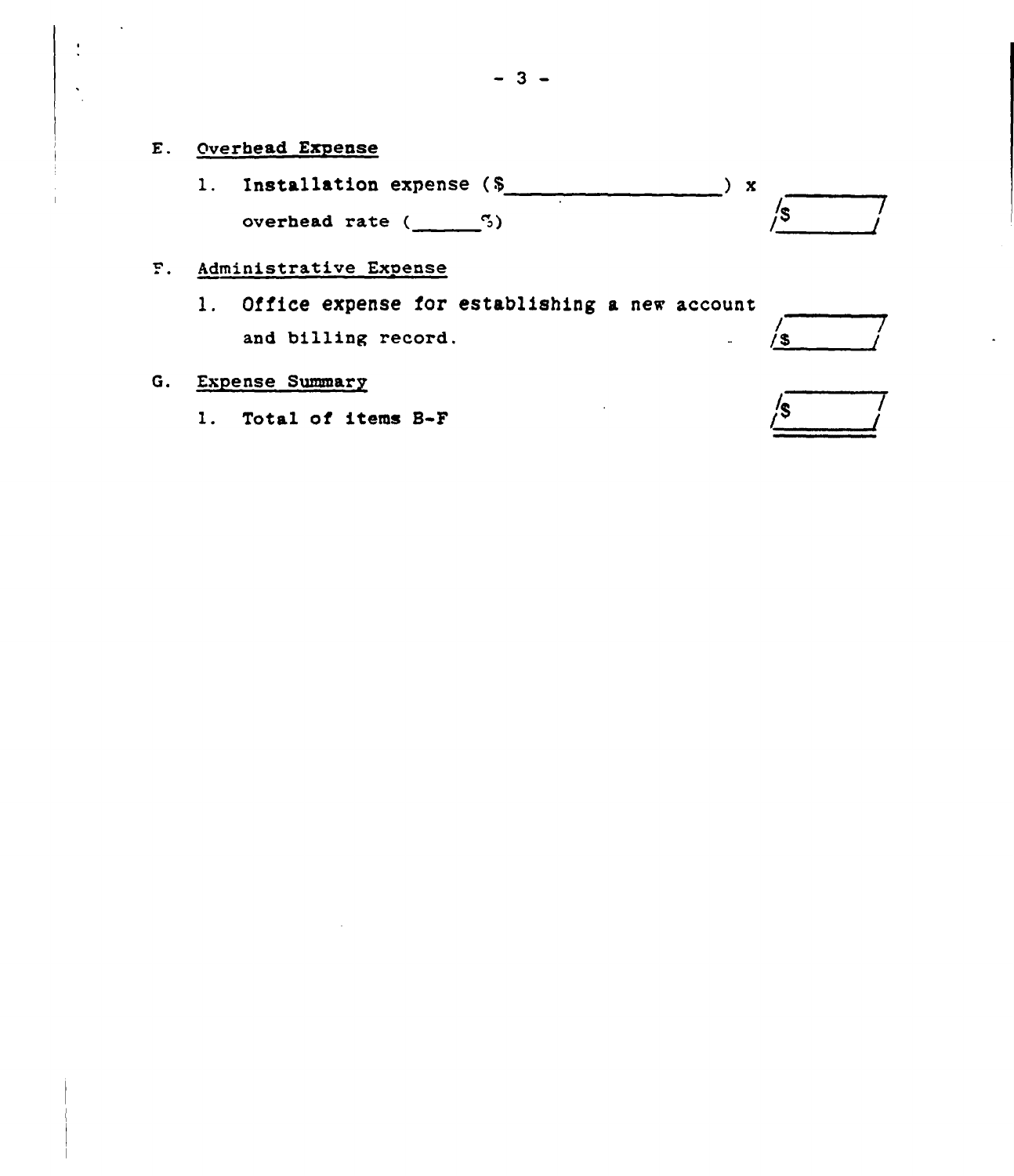COMMONWEALTH OF KENTUCKY

PUBLIC SERVICE COMMISSION

## P.O. BOX 615

#### FRANKFORT, KENTUCKY 40602

## Average Metered Service Connection Expense

Name of Utility: Address:

The following is an itemization of expenses for providing a metered service connection.

A. Meter Size

|                 |  | 5/8-Inch $\boxed{7}$ 3/4-Inch $\boxed{7}$ 1-Inch $\boxed{7}$ 1 1/2-Inch $\boxed{7}$ 2-Inch $\boxed{7}$ |  |
|-----------------|--|--------------------------------------------------------------------------------------------------------|--|
| Other (specify) |  |                                                                                                        |  |

/s and the set of the set of the set of the set of the set of the set of the set of the set of the set of the <br>Allegending the set of the set of the set of the set of the set of the set of the set of the set of the set of<br>

**B.** Materials Expense

|    |                         |         | Unit<br>$\overline{\text{Cost}}$ | Total<br>$\overline{\text{Cost}}$ |
|----|-------------------------|---------|----------------------------------|-----------------------------------|
|    |                         | Quanity |                                  |                                   |
| 1. | Water Meter             |         | S                                | S                                 |
| 2. | Meter Yoke              |         |                                  |                                   |
| 3. | Corporation Stop        |         |                                  |                                   |
| 4. | Meter Box and Top       |         |                                  |                                   |
| 5. | Miscellaneous Fittings  |         |                                  |                                   |
|    | (Itemize)               |         |                                  |                                   |
| 6. | Subtotal (Add column 3) |         |                                  |                                   |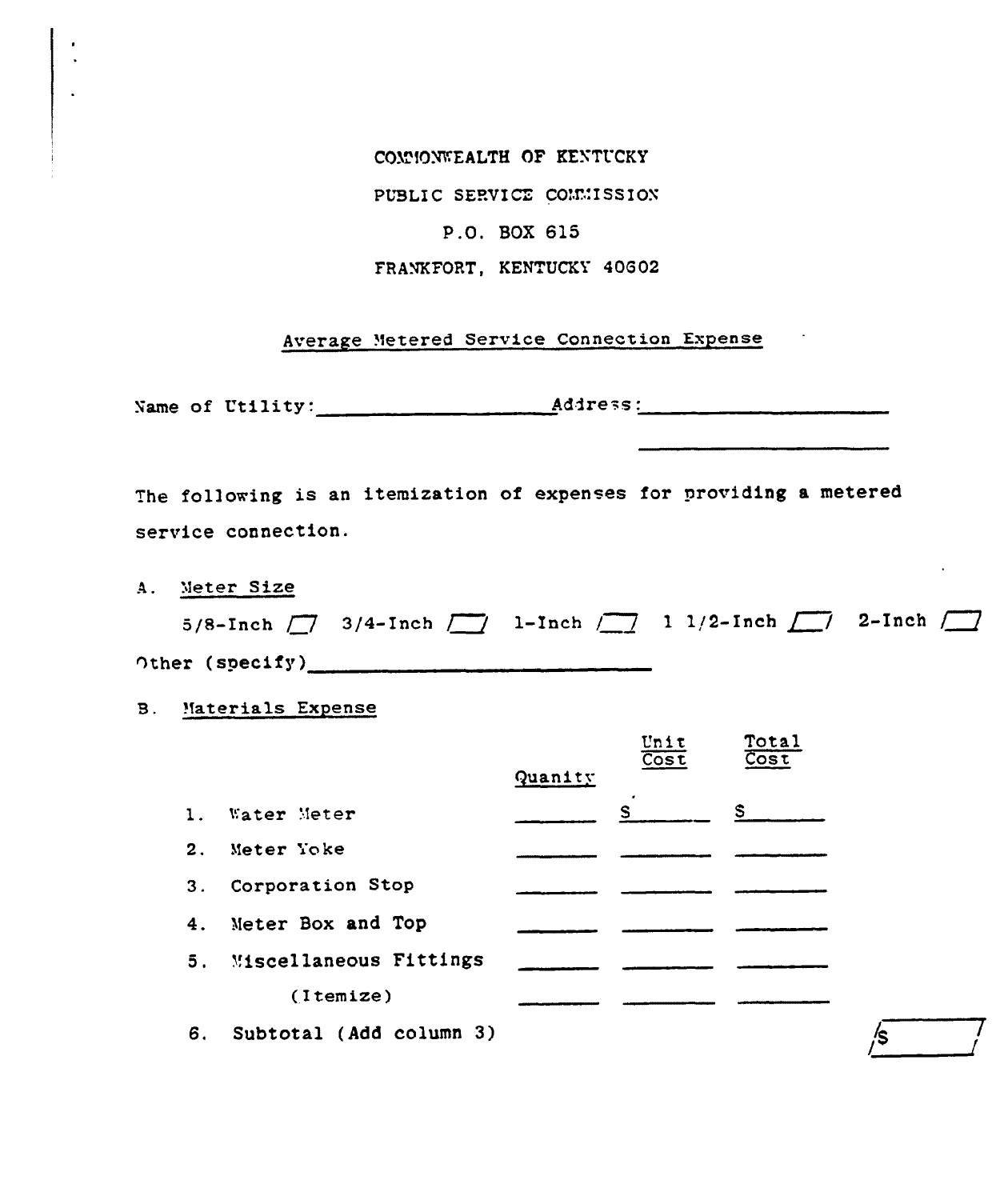| C. Service Pipe Expense                          |                |                  |                 |    |
|--------------------------------------------------|----------------|------------------|-----------------|----|
| Type of Service Pipe: Size of Service Pipe       |                |                  |                 |    |
|                                                  | Quanity        | Unit<br>Cost     | Total<br>Cost   |    |
| Short Side Service<br>$\mathbf{1}$ .             |                |                  |                 |    |
| 2.<br>Long Side Service                          |                | L.F.             |                 |    |
| 3.<br>Subtotal (Add column 3<br>and divide by 2) |                |                  |                 | /s |
| D. Installation Expense                          |                |                  |                 |    |
| Labor                                            |                |                  |                 |    |
|                                                  | Total<br>Hours | Rate Per<br>Hour | Total<br>Cost   |    |
| Short Side Service<br>1.                         |                | S.               | S.              |    |
| Long Side Service<br>2.                          |                |                  |                 |    |
| 3.<br>Subtotal (Add column 3<br>and divide by 2) |                |                  |                 | /s |
| Equipment                                        | Total<br>Hours | Rate Per<br>Hour | Total<br>Cost   |    |
| Short Side Service<br>1.1                        |                | S                | $S_{\parallel}$ |    |
| 2.<br>Long Side Service                          |                |                  |                 |    |
| Subtotal (Add column 3<br>3.<br>and divide by 2) |                |                  |                 | /s |
| Miscellaneous                                    |                |                  |                 |    |
|                                                  | Total          | Rate Per<br>Hour | Total<br>Cost   |    |
| Inspection<br>1.                                 |                |                  |                 |    |
| 2.<br>Site Clean-Up                              |                |                  |                 |    |
| Other (Itemize)<br>3.                            |                |                  |                 |    |
| Subtotal (Add column 3)<br>4.                    |                |                  |                 | /s |

 $\mathcal{L}^{\text{max}}_{\text{max}}$ 

 $\label{eq:2} \frac{1}{\sqrt{2}}\int_{\mathbb{R}^3}\frac{1}{\sqrt{2}}\left(\frac{1}{\sqrt{2}}\right)^2\frac{1}{\sqrt{2}}\left(\frac{1}{\sqrt{2}}\right)^2\frac{1}{\sqrt{2}}\left(\frac{1}{\sqrt{2}}\right)^2.$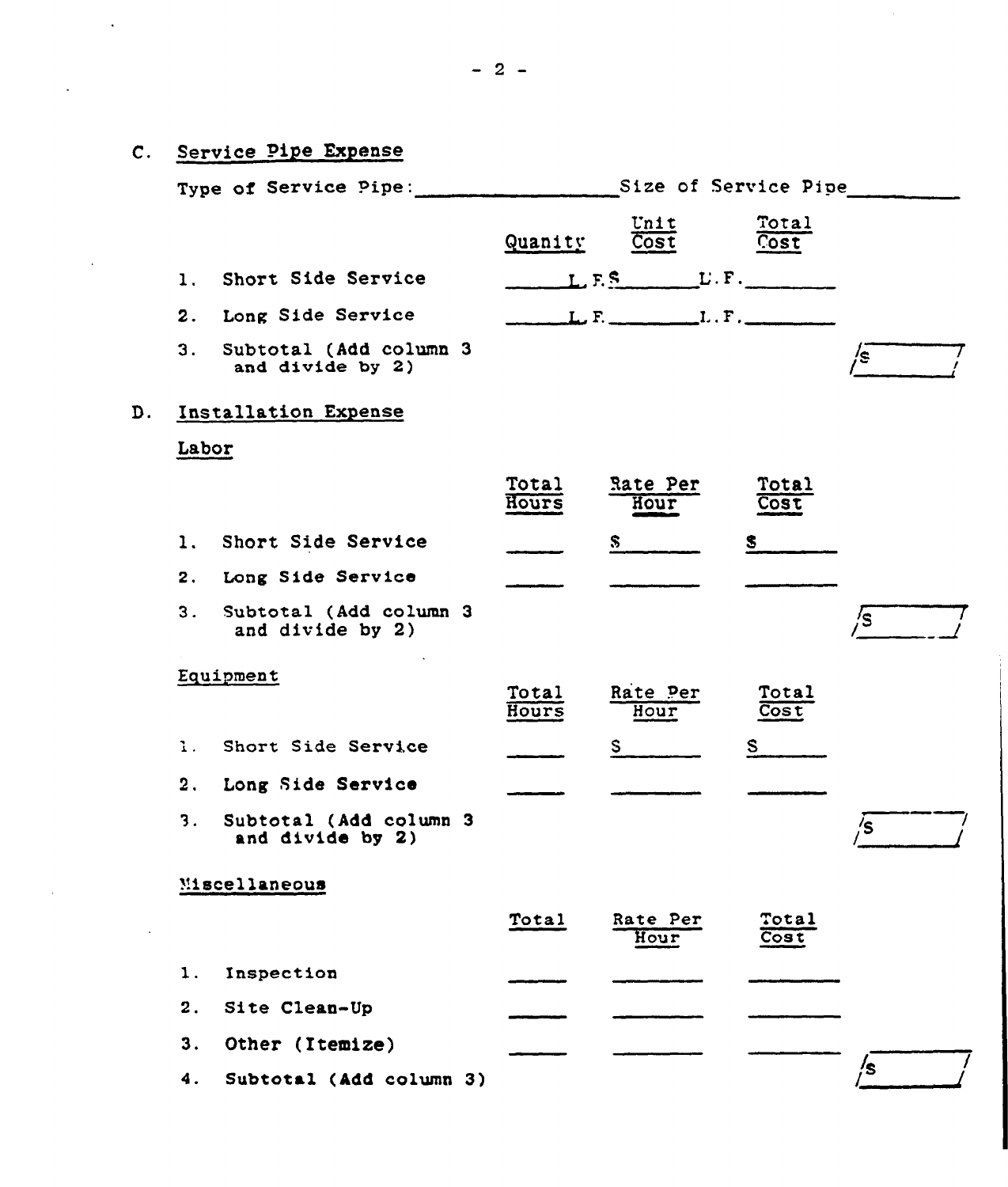- E. Overhead Exyense
	- l. Installation expense (5 overhead rate  $($   $\frac{5}{3})$  $\rightarrow$  x  $\sqrt{s}$

## F. Administrative Expense

l. Office expense for establishing <sup>a</sup> new account and billing record.

## 6, Expense Summary

1. Total of items B-F

| c |  |
|---|--|

 $/5$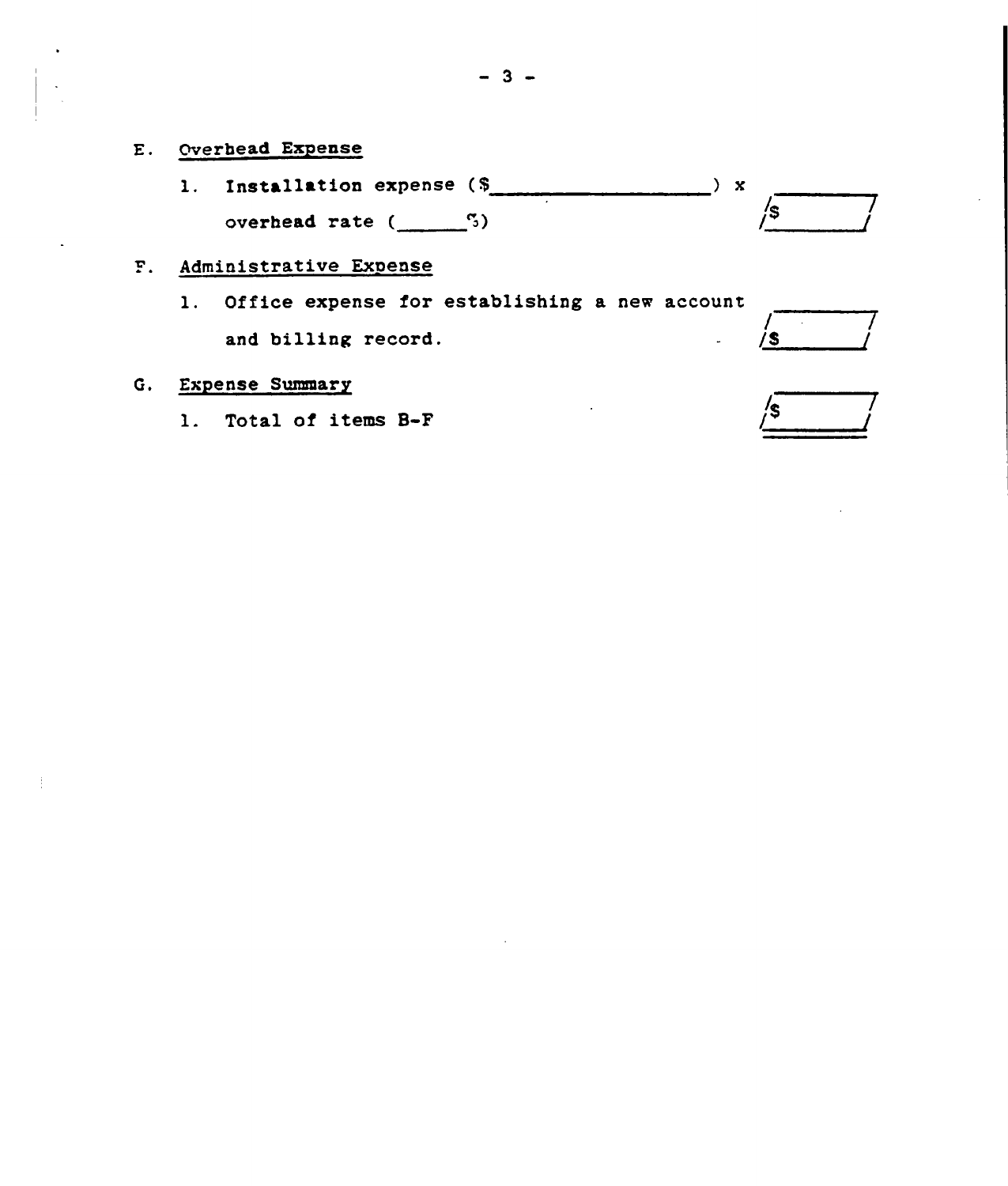COMMONWEALTH OF KENTUCKY

PUBLIC SERVICE COMMISSION

#### P.O. BOX 615

FRANKFORT, KENTUCKY 40602

#### Average Metered Service Connection Expense

Name of Utility: Address:

The following is an itemization of expenses for providing a metered service connection.

A. Meter Size

|                        | 5/8-Inch $\boxed{7}$ 3/4-Inch $\boxed{1}$ 1-Inch $\boxed{7}$ 1 1/2-Inch $\boxed{7}$ 2-Inch $\boxed{7}$ |  |  |
|------------------------|--------------------------------------------------------------------------------------------------------|--|--|
| $\cap$ ther (specify)_ |                                                                                                        |  |  |

**B.** Materials Expense

|                |                           |         | Unit<br>$\overline{\text{Cost}}$ | Total<br>Cost |
|----------------|---------------------------|---------|----------------------------------|---------------|
|                |                           | Quanity |                                  |               |
| 1.             | Water Meter               |         | S.                               | S.            |
| 2 <sub>1</sub> | Meter Yoke                |         |                                  |               |
| 3.             | Corporation Stop          |         |                                  |               |
| 4.             | Meter Box and Top         |         |                                  |               |
|                | 5. Miscellaneous Fittings |         |                                  |               |
|                | (Itemize)                 |         |                                  |               |
| 6.             | Subtotal (Add column 3)   |         |                                  |               |

∕\$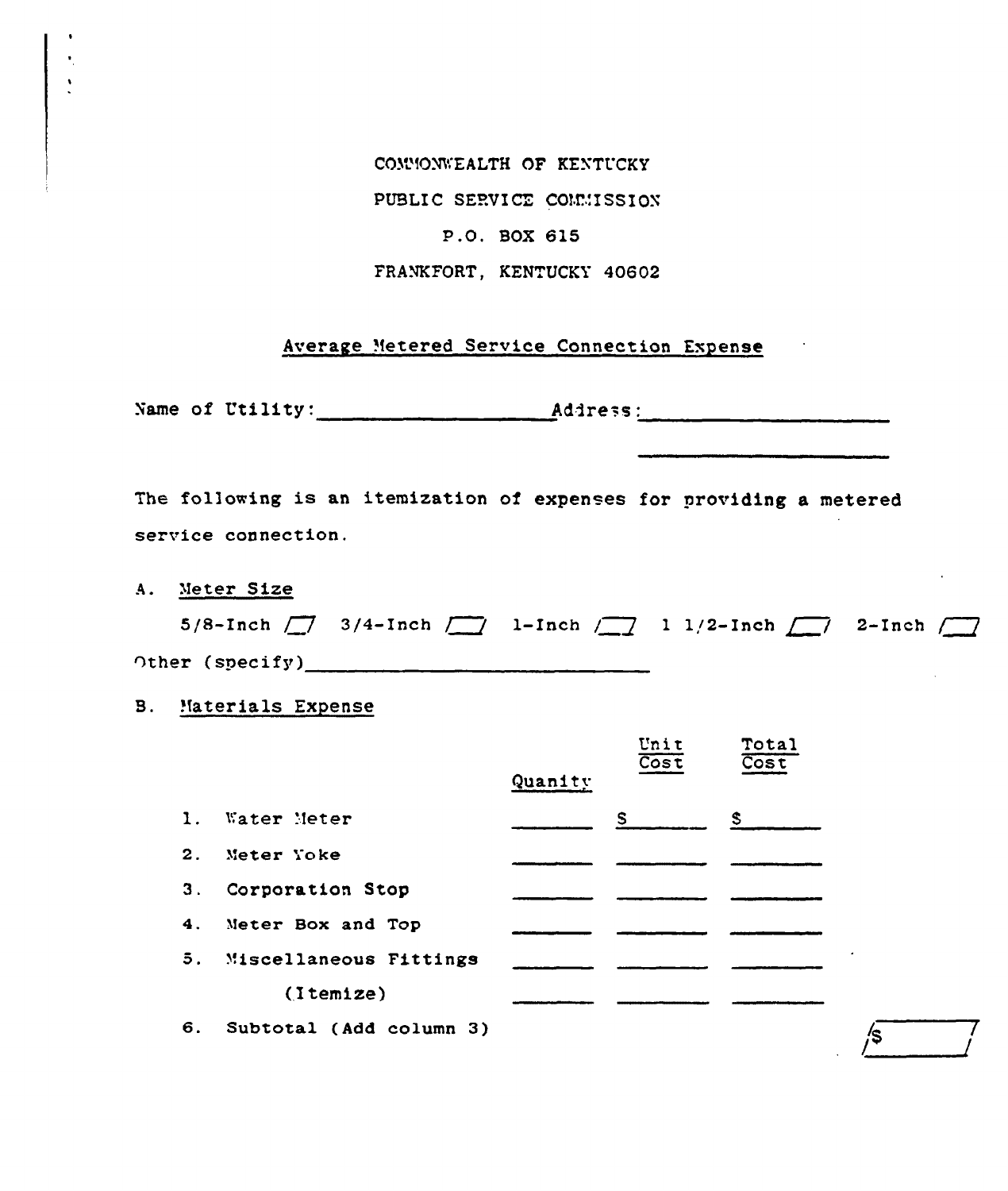#### C. Service Pipe Expense Type of Service Pipe: Size of Service Pipe Unit Total  $\overline{\text{Cost}}$ Cost Quanity Short Side Service  $1.1$  $L.F.S$   $L.F.$  $L, F, \ldots, L, F, \ldots$ 2. Long Side Service  $3.$ Subtotal (Add column 3 's and divide by 2) D. Installation Expense Labor Total Rate Per **Total** Hours Cost Hour 1. Short Side Service S.  $\mathbf{s}$ 2. Long Side Service  $3.$ Subtotal (Add column 3 /s and divide by 2) Equipment Total Rate Per Total Cost Hours Hour 1. Short Side Service S.  $S_{\perp}$ 2. Long Side Service  $3.$ Subtotal (Add column 3 /s and divide by 2) Miscellaneous Total Rate Per Total Hour Cost  $1.$ Inspection  $2.$ Site Clean-Up  $3.$ Other (Itemize) /s  $4.$ Subtotal (Add column 3)